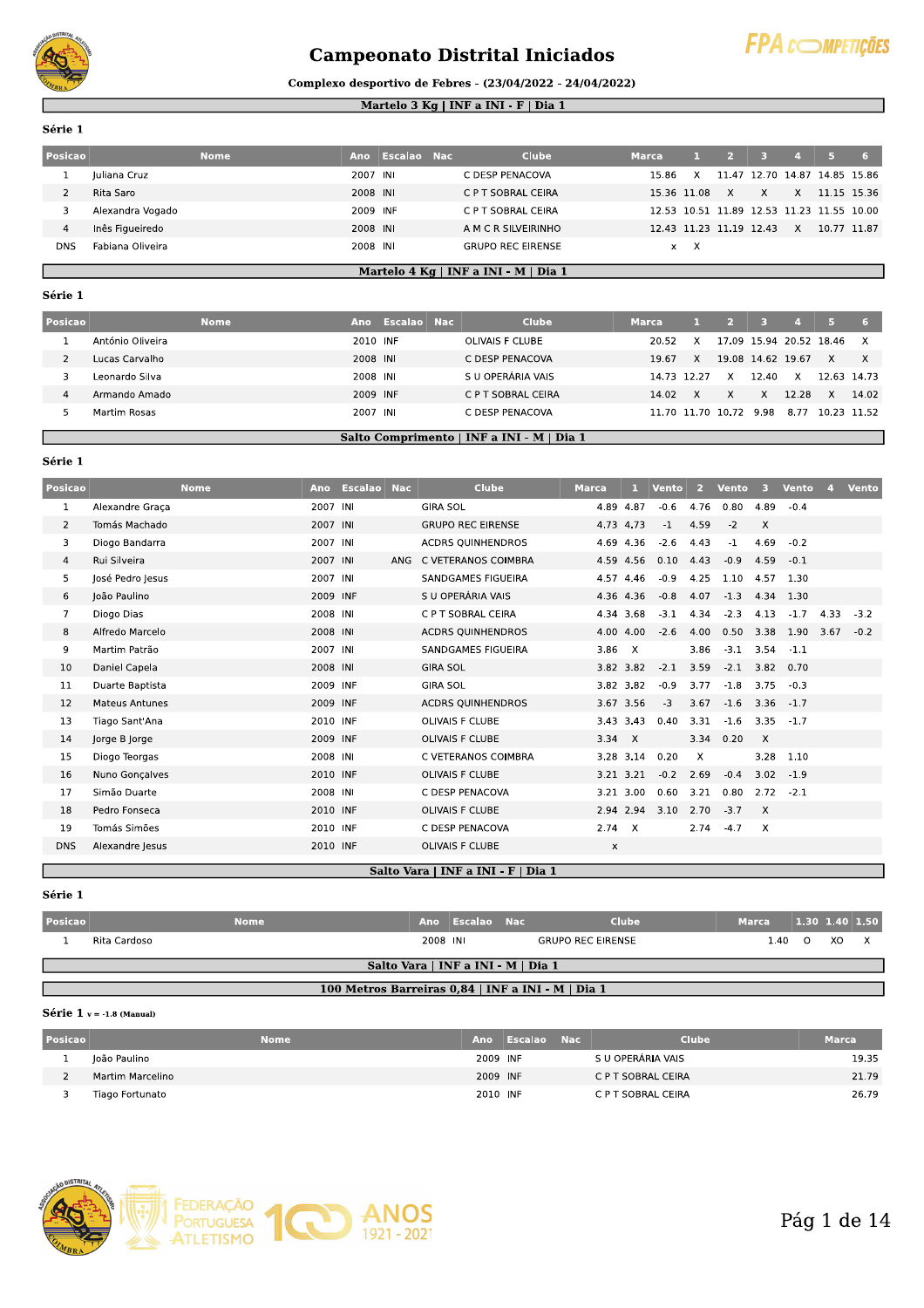#### <u>80 Metros Barreiras 0,76 | INF a INI - F | Dia 1</u>

#### **Serie 1**  $v = +0.7$  (Manual)

|                | 80 Metros Barreiras 0,76   INF a INI - F   Dia 1 |             |            |                |            |                          |              |  |  |  |
|----------------|--------------------------------------------------|-------------|------------|----------------|------------|--------------------------|--------------|--|--|--|
|                | <b>Série</b> $1$ v = +0.7 (Manual)               |             |            |                |            |                          |              |  |  |  |
| Posicao        |                                                  | <b>Nome</b> | <b>Ano</b> | <b>Escalao</b> | <b>Nac</b> | <b>Clube</b>             | <b>Marca</b> |  |  |  |
|                | <b>Rita Abrantes</b>                             |             | 2007 INI   |                |            | C DESP PENACOVA          | 14.61        |  |  |  |
| $\overline{2}$ | Catarina Seabra                                  |             | 2008 INI   |                |            | <b>GRUPO REC EIRENSE</b> | 14.64        |  |  |  |
| 3              | Beatriz Achando                                  |             | 2008 INI   |                |            | <b>GRUPO REC EIRENSE</b> | 18.49        |  |  |  |
| $\overline{4}$ | Alexandra Vogado                                 |             | 2009 INF   |                |            | C P T SOBRAL CEIRA       | 18.84        |  |  |  |
| DQ             | Helena Fernandes                                 |             | 2008 INI   |                |            | SANDGAMES FIGUEIRA       | $\times$     |  |  |  |
| <b>DNS</b>     | Júlia Gonçalves                                  |             | 2009 INF   |                |            | <b>OLIVAIS F CLUBE</b>   | $\times$     |  |  |  |

#### **Serie**  $\angle$  v = +0.7 (Manual)

| 4              | Alexandra Vogado            | <b>ZUUY INF</b> |                              | C P I SOBRAL CEIRA       | 18.84        |
|----------------|-----------------------------|-----------------|------------------------------|--------------------------|--------------|
| DQ             | Helena Fernandes            | 2008 INI        |                              | SANDGAMES FIGUEIRA       | $\times$     |
| <b>DNS</b>     | Júlia Gonçalves             | 2009 INF        |                              | <b>OLIVAIS F CLUBE</b>   | $\times$     |
|                | Série $2 v = +0.7$ (Manual) |                 |                              |                          |              |
| Posicao        | <b>Nome</b>                 | Ano             | <b>Escalao</b><br><b>Nac</b> | <b>Clube</b>             | <b>Marca</b> |
|                | Leonor Saraiva              | 2007 INI        |                              | <b>GRUPO REC EIRENSE</b> | 13.12        |
| $\overline{2}$ | Antonia Freitas             | 2009 INF        |                              | A S C VALEIRINHA         | 13.51        |
| 3              | Julia Freitas               | 2009 INF        |                              | A S C VALEIRINHA         | 15.58        |
| $\overline{4}$ | Maria Abranches             | 2009 INF        |                              | A M C R SILVEIRINHO      | 16.42        |
| 5              | Leonor Filipe               | 2010 INF        |                              | C VETERANOS COIMBRA      | 18.11        |
| 6              | Mafalda Marcelino           | 2010 INF        |                              | C P T SOBRAL CEIRA       | 18.44        |
| 7              | Margarida Marcelino         | 2010 INF        |                              | C P T SOBRAL CEIRA       | 18.59        |

#### <u>100 Metros - Prova Extra | JUV a VEI - F | Dia 1</u>

#### **Serie 1**  $v = -2.1$  (Manual)

|                | Margarida Marcelino         |             | 2010 INF                                         |                       | C P T SOBRAL CEIRA        | 18.59        |
|----------------|-----------------------------|-------------|--------------------------------------------------|-----------------------|---------------------------|--------------|
|                |                             |             | 100 Metros - Prova Extra   JUV a VET - F   Dia 1 |                       |                           |              |
|                | Série $1$ v = -2.1 (Manual) |             |                                                  |                       |                           |              |
| Posicao        |                             | <b>Nome</b> | Ano                                              | Escalao<br><b>Nac</b> | Clube                     | <b>Marca</b> |
|                | Maria Miguel Neto           |             | 2006 IUV                                         |                       | A R CASAENSE - EAC        | 13.81        |
| $\overline{2}$ | Carla Silveira              |             | 2005 JUV                                         | ANG                   | C VETERANOS COIMBRA       | 14.42        |
| 3              | Matilde Cavaco              |             | 2005 JUV                                         |                       | <b>SANDGAMES FIGUEIRA</b> | 14.65        |
| $\overline{4}$ | Sofia Laginhas              |             | 2006 JUV                                         |                       | A R CASAENSE - EAC        | 15.04        |
|                |                             |             | 100 Metros - Prova Extra   JUV a VET - M   Dia 1 |                       |                           |              |

#### <u>Metros - Prova Extra | JUV a VEI - M | Dia 1</u>

#### **Serie**  $I$   $v = -2.4$  (Manual)

| $\overline{4}$ | Sofia Laginhas              |             | 2006 JUV                                         |             |            | A R CASAENSE - EAC        | 15.04        |
|----------------|-----------------------------|-------------|--------------------------------------------------|-------------|------------|---------------------------|--------------|
|                |                             |             | 100 Metros - Prova Extra   JUV a VET - M   Dia 1 |             |            |                           |              |
|                | Série $1 v = -2.4$ (Manual) |             |                                                  |             |            |                           |              |
| <b>Posicao</b> |                             | <b>Nome</b> | Ano                                              | Escalao     | <b>Nac</b> | <b>Clube</b>              | <b>Marca</b> |
|                | João Oliveira               |             | 2005 JUV                                         |             |            | A R CASAENSE - EAC        | 11.91        |
| $\overline{2}$ | Leandro Pereira             |             | 2006 JUV                                         |             |            | COMISSÃO M PERCELADA      | 11.93        |
| 3              | loão Tinoco                 |             | 1995 SEN                                         |             |            | <b>ACDRS QUINHENDROS</b>  | 12.26        |
| $\overline{4}$ | Duarte Cruz                 |             | 2004 JUN                                         |             |            | <b>SANDGAMES FIGUEIRA</b> | 12.45        |
| 5              | loão Goncalves              |             | 2003 JUN                                         |             |            | COMISSÃO M PERCELADA      | 12.79        |
| 6              | Ricardo Machado             |             |                                                  | 2001 SUB-23 |            | <b>ACDRS QUINHENDROS</b>  | 13.02        |

#### <u>250 Metros | INI - F | Dia 1</u>

#### **Serie** 1

| 6              | Ricardo Machado     |                              | 2001 SUB-23     | <b>ACDRS QUINHENDROS</b> | 13.02 |
|----------------|---------------------|------------------------------|-----------------|--------------------------|-------|
|                |                     | 250 Metros   INI - F   Dia 1 |                 |                          |       |
|                |                     |                              |                 |                          |       |
| Série 1        |                     |                              |                 |                          |       |
| Posicao        | <b>Nome</b>         |                              | Ano Escalao Nac | <b>Clube</b>             | Marca |
|                |                     |                              |                 |                          |       |
| 1              | Margarida Oliveira  | 2008 INI                     |                 | <b>GRUPO REC EIRENSE</b> | 33.74 |
| 2              | Beatriz Achando     | 2008 INI                     |                 | <b>GRUPO REC EIRENSE</b> | 39.56 |
| 3              | Maria Ribeiro       | 2007 INI                     |                 | A R CASAENSE - EAC       | 39.63 |
| $\overline{4}$ | Maria Leonor Santos | 2007 INI                     |                 | <b>ACDRS QUINHENDROS</b> | 40.33 |
| 5              | Juliana Cruz        | 2007 INI                     |                 | C DESP PENACOVA          | 41.40 |
| 6              | Carla Cunha         | 2008 INI                     |                 | A M C R SILVEIRINHO      | 41.63 |
| 7              | Mariana Gil         | 2008 INI                     |                 | SANDGAMES FIGUEIRA       | 45.57 |
| 8              | Francisca Coelho    | 2007 INI                     |                 | OLIVAIS F CLUBE          | 50.43 |
|                |                     | ------                       |                 |                          |       |

#### serie 1

| 8              | Francisca Coelho |             | 2007 INI                     |                    | <b>OLIVAIS F CLUBE</b> | 50.43        |
|----------------|------------------|-------------|------------------------------|--------------------|------------------------|--------------|
|                |                  |             | 250 Metros   INI - M   Dia 1 |                    |                        |              |
| Série 1        |                  |             |                              |                    |                        |              |
| Posicao        |                  | <b>Nome</b> | Ano                          | <b>Escalao</b> Nac | Clube                  | <b>Marca</b> |
|                | Alexandre Graça  |             | 2007 INI                     |                    | <b>GIRA SOL</b>        | 34.81        |
| $\overline{2}$ | Simão Duarte     |             | 2008 INI                     |                    | C DESP PENACOVA        | 41.31        |
| 3              | Martim Rosas     |             | 2007 INI                     |                    | C DESP PENACOVA        | 41.51        |
| 4              | Diogo Teorgas    |             | 2008 INI                     |                    | C VETERANOS COIMBRA    | 44.08        |
|                |                  |             |                              |                    |                        |              |

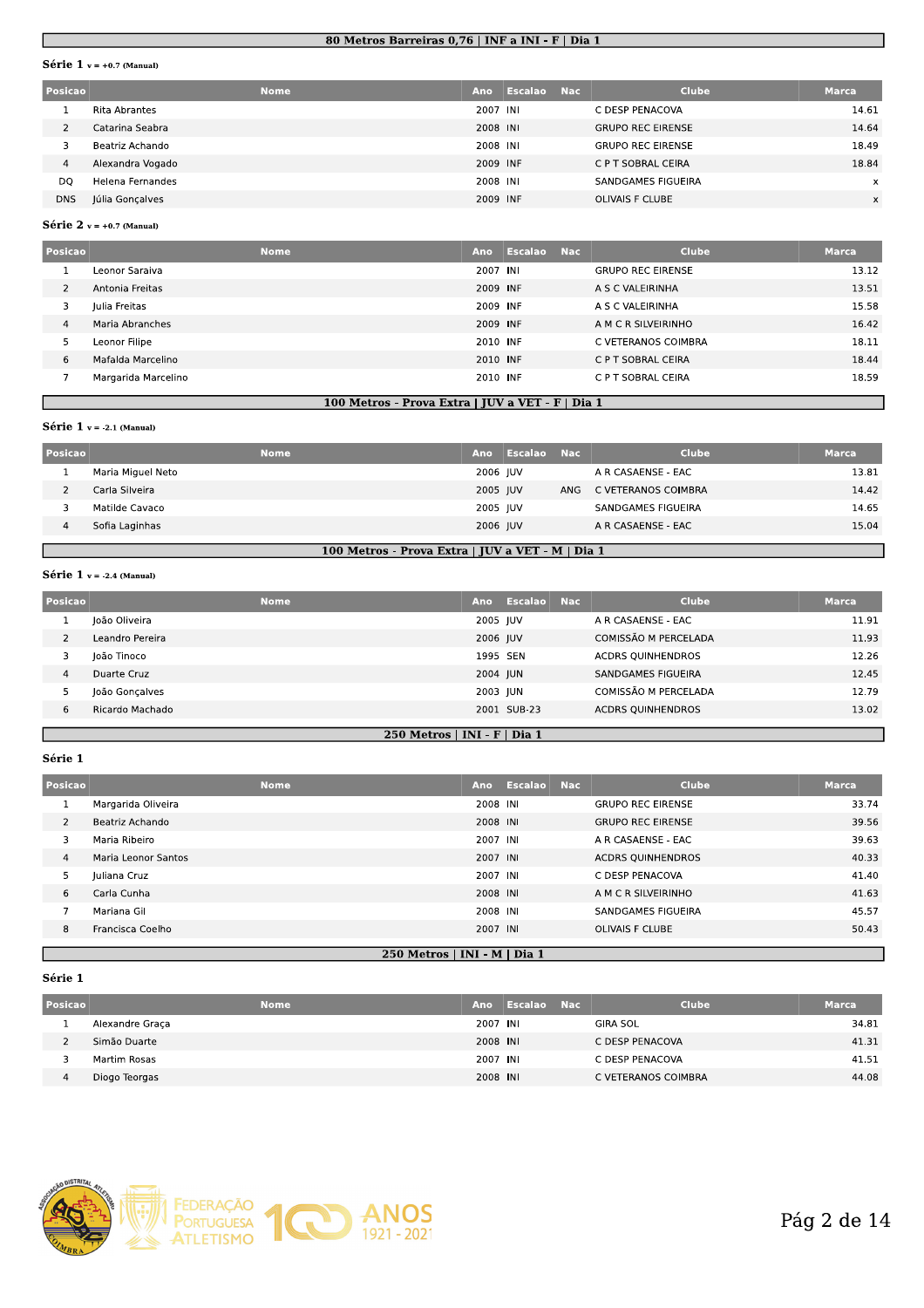| <b>Posicao</b> |                | <b>Nome</b><br>Ano | Escalao | - Nac | Clube                    | <b>Marca</b> |
|----------------|----------------|--------------------|---------|-------|--------------------------|--------------|
|                | Diogo Bandarra | 2007 INI           |         |       | <b>ACDRS OUINHENDROS</b> | 33.78        |
|                | Tomás Machado  | 2007 INI           |         |       | <b>GRUPO REC EIRENSE</b> | 34.40        |
|                | Rui Silveira   | 2007 INI           |         | ANG   | C VETERANOS COIMBRA      | 35.23        |
|                | Diogo Dias     | 2008 INI           |         |       | C P T SOBRAL CEIRA       | 37.44        |
|                | Daniel Capela  | 2008 INI           |         |       | <b>GIRA SOL</b>          | 40.83        |

# 400 Metros - Prova Extra | JUV a VET - F | Dia 1 400 Metros - Prova Extra | JUV a VET - M | Dia 1

#### Série 1

г

| <b>Posicao</b> |                  | <b>Nome</b> | Ano      | Escalao Nac | Clube                    | <b>Marca</b> |
|----------------|------------------|-------------|----------|-------------|--------------------------|--------------|
|                | Henrique Diz     |             | 2005 JUV |             | A R CASAENSE - EAC       | 54.80        |
| 2              | loão Tinoco      |             | 1995 SEN |             | <b>ACDRS QUINHENDROS</b> | 56.07        |
| 3              | Bernardo Salgado |             | 2006 JUV |             | C P T SOBRAL CEIRA       | 57.14        |
| $\overline{4}$ | Leandro Pereira  |             | 2006 JUV |             | COMISSÃO M PERCELADA     | 57.75        |
| 5              | Vítor Santos     |             |          | 1984 VET 35 | ATLETAS FIM SEMANA       | 58.17        |
| 6              | Rogério Cabrita  |             | 2006 JUV |             | <b>GIRA SOL</b>          | 62.76        |
|                | João Gonçalves   |             | 2003 JUN |             | COMISSÃO M PERCELADA     | 66.48        |

Salto Comprimento | INF a INI - F | Dia 1

### Série 1

| Posicao        | <b>Nome</b>          |          | Ano Escalao Nac | <b>Clube</b>                       | Marca | л.         | <b>Vento</b>        | -2.      | <b>Vento</b>                 | -3.                       | Vento  | $\overline{4}$ | <b>Vento</b> | 5.   | <b>Vento</b> | 6                         | <b>Vento</b> |
|----------------|----------------------|----------|-----------------|------------------------------------|-------|------------|---------------------|----------|------------------------------|---------------------------|--------|----------------|--------------|------|--------------|---------------------------|--------------|
| $\mathbf{1}$   | Leonor Saraiva       | 2007 INI |                 | <b>GRUPO REC</b><br><b>EIRENSE</b> |       | 4.84 4.41  | $-3.8$              | 4.28     | $-0.7$                       | $\times$                  |        | 4.84           | $-1.3$       | 4.35 | $-4.3$       | 4.68                      | 0.20         |
| $\overline{2}$ | Catarina Seabra      | 2008 INI |                 | <b>GRUPO REC</b><br><b>EIRENSE</b> |       | 4.74 4.13  | $-0.1$              | 4.30     | $0.60$ 4.30                  |                           | $-0.1$ | 4.08           | 0.30         | 2.66 | $-1$         | 4.74                      | 0.40         |
| 3              | <b>Rita Abrantes</b> | 2007 INI |                 | C DESP PENACOVA                    |       | 4.72 4.72  | $-1$                | 4.63     | $-1.2$                       | 4.46                      | $-0.5$ | 4.59           | $-1.2$       | 4.64 | 0.80         | $\boldsymbol{\mathsf{x}}$ |              |
| 4              | lessica Mateus       | 2007 INI |                 | A R CASAENSE - EAC                 |       | 4.55 4.53  | $-0.9$              | 4.38     | $-0.6$                       | 4.44                      | 0.20   | $\times$       |              | 4.55 | $-2$         | 4.43                      | $-0.1$       |
| 5              | Antonia Freitas      | 2009 INF |                 | A S C VALEIRINHA                   |       | 4.35 3.86  | $-1.5$              | 4.08     | 0.50                         | 3.33                      | 0.10   | 3.93           | 0.50         | 4.35 | $-0.7$       | 4.07                      | $-0.2$       |
| 6              | Rita Pereira         | 2007 INI |                 | <b>GIRA SOL</b>                    |       | 4.06 4.06  | $-0.6$              | 3.64     | $-2.5$                       | 3.65                      | $-1$   | 3.86           | $-0.4$       | 3.80 | 1.20         | 3.55                      | $-1.6$       |
| 7              | Iulia Freitas        | 2009 INF |                 | A S C VALEIRINHA                   |       | 4.05 3.96  | $-2$                | 3.88     | $-2.8$                       | 4.05                      | 1.10   | 3.76           | $-2.6$       | X    |              | 3.48                      | $-2.6$       |
| 8              | Helena Fernandes     | 2008 INI |                 | SANDGAMES<br><b>FIGUEIRA</b>       |       | 3.85 3.27  | $-2.4$              | 3.85     | $-1.4$                       | $\mathsf{X}$              |        | 3.59           | $0.30$ 2.76  |      | $-1.4$       | 3.47                      | $-2.7$       |
| 9              | Clara Peixoto        | 2009 INF |                 | A R CASAENSE - EAC                 |       | 3.67 3.21  | $-2$                | 3.40     | $-1.5$                       | 3.67                      | 2.30   |                |              |      |              |                           |              |
| 10             | Miriam Lourenco      | 2008 INI |                 | COMISSÃO M<br>PERCELADA            |       | 3.63 3.53  | $-4.4$              | 3.63     | $-2$                         | 3.53                      | $-0.8$ |                |              |      |              |                           |              |
| 11             | Margarida Marcelino  | 2010 INF |                 | C P T SOBRAL CEIRA                 |       | 3.27 3.06  | 2.00                | 3.14     | $-2$                         | 3.27                      | 0.50   |                |              |      |              |                           |              |
| 12             | Rita Saro            | 2008 INI |                 | C P T SOBRAL CEIRA                 |       | 3.20 2.95  | $-0.2$              | 2.54     | $-0.2$                       | 3.20                      | 0.70   |                |              |      |              |                           |              |
| 13             | Mafalda Marcelino    | 2010 INF |                 | C P T SOBRAL CEIRA                 |       | 3.16 3.16  | $-2$                | 2.99     | $-3.6$                       | 2.95                      | $-0.2$ |                |              |      |              |                           |              |
| 14             | Maria Abranches      | 2009 INF |                 | AMCR<br><b>SILVEIRINHO</b>         |       |            | 3.14 3.14 1.00 3.13 |          | $0.10$ 2.83                  |                           | 0.70   |                |              |      |              |                           |              |
| 15             | Carolina Murta       | 2010 INF |                 | <b>OLIVAIS F CLUBE</b>             |       | 3.06 3.06  | 1.30                | 2.96     | $-5.5$                       | $\boldsymbol{\mathsf{X}}$ |        |                |              |      |              |                           |              |
| 16             | Leonor Filipe        | 2010 INF |                 | C VETERANOS<br><b>COIMBRA</b>      |       | 3.05 2.97  | $-1.8$              |          | $3.03 - 3.8$                 | 3.05                      | 0.70   |                |              |      |              |                           |              |
| 17             | Júlia Gonçalves      | 2009 INF |                 | <b>OLIVAIS F CLUBE</b>             |       | 2.98 2.79  | $-3.1$              | 2.73     | $-2.2$                       | 2.98                      | $-0.2$ |                |              |      |              |                           |              |
| 18             | Patrícia Silva       | 2009 INF |                 | <b>GIRA SOL</b>                    |       | 2.87 2.87  |                     |          | $-2.1$ $2.83$ $1.20$ $2.81$  |                           | $-1$   |                |              |      |              |                           |              |
| 19             | Anamar Paulino       | 2010 INF |                 | <b>OLIVAIS F CLUBE</b>             |       | 2.70 2.70  | $-0.5$              |          |                              |                           |        |                |              |      |              |                           |              |
| 20             | Regina Costa         | 2007 INI |                 | <b>GIRA SOL</b>                    |       | 2.63 2.63  |                     |          | $-0.3$ 2.41 $-1.7$ 2.55 1.70 |                           |        |                |              |      |              |                           |              |
| 21             | Bianca Cravinho      | 2010 INF |                 | C VETERANOS<br><b>COIMBRA</b>      |       | 2.35 2.12  | $-0.6$              | 2.19     | $-1.5$                       | 2.35                      | 0.90   |                |              |      |              |                           |              |
| <b>NM</b>      | Carla Cunha          | 2008 INI |                 | AMCR<br><b>SILVEIRINHO</b>         |       | $x \times$ |                     | $\times$ |                              | $\times$                  |        |                |              |      |              |                           |              |
| <b>DNS</b>     | Iris Tabanez         | 2009 INF |                 | A S C VALEIRINHA                   | x     |            |                     |          |                              |                           |        |                |              |      |              |                           |              |

### Disco 0,750 Kg | INF a INI - F | Dia 1

| Posicao    |                     | <b>Nome</b> |          | Ano Escalao Nac | Clube                    | <b>Marca</b>                              | $1 \quad 2 \quad 3$ |  |  |
|------------|---------------------|-------------|----------|-----------------|--------------------------|-------------------------------------------|---------------------|--|--|
|            | Maria Leonor Santos |             | 2007 INI |                 | ACDRS QUINHENDROS        | 12.87 12.67 12.38 12.86 12.87 12.41 12.32 |                     |  |  |
|            | Inês Figueiredo     |             | 2008 INI |                 | A M C R SILVEIRINHO      | 12.32 10.55 12.32 12.24 9.99 11.54 10.70  |                     |  |  |
| <b>DNS</b> | Fabiana Oliveira    |             | 2008 INI |                 | <b>GRUPO REC EIRENSE</b> |                                           |                     |  |  |

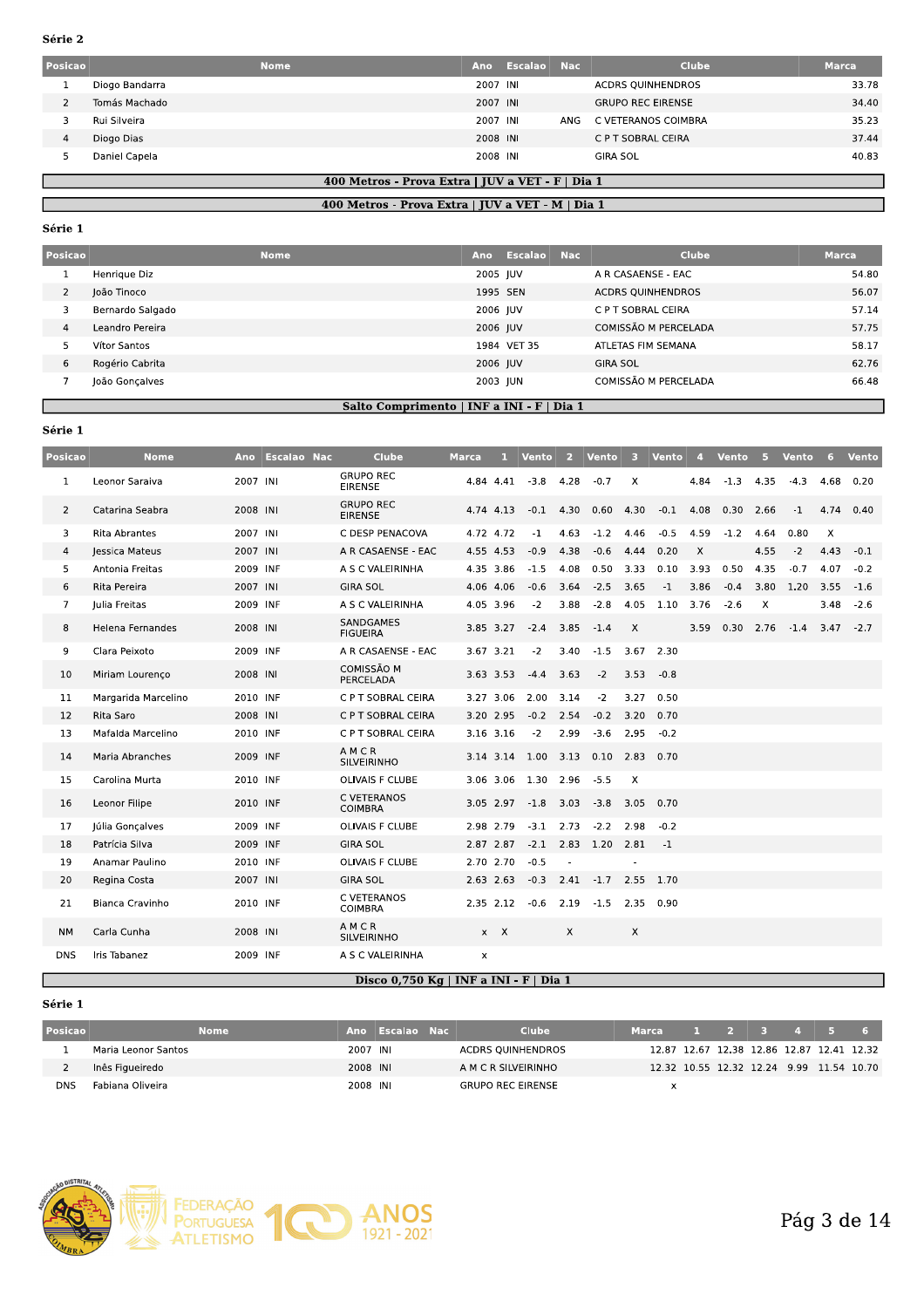#### Disco 1 Kg | INF a INI - M | Dia 1

| Posicao |                  | <b>Nome</b> | Ano      | <b>Escalao Nac</b> ا | <b>Clube</b>             | <b>Marca</b> |                   |                                     |              |      |                                           | 6.       |
|---------|------------------|-------------|----------|----------------------|--------------------------|--------------|-------------------|-------------------------------------|--------------|------|-------------------------------------------|----------|
|         | Lucas Carvalho   |             | 2008 INI |                      | C DESP PENACOVA          |              | 21.26 18.16 21.26 |                                     | x            | x    | 15.45 16.55                               |          |
|         | Armando Amado    |             | 2009 INF |                      | C P T SOBRAL CEIRA       |              |                   |                                     |              |      | 19.07 17.38 19.07 15.16 15.40 15.13 18.82 |          |
|         | Leonardo Silva   |             | 2008 INI |                      | S U OPERÁRIA VAIS        |              |                   | 18.46 17.08 15.13 13.24             |              | x    | 14.26 18.46                               |          |
| 4       | António Oliveira |             | 2010 INF |                      | <b>OLIVAIS F CLUBE</b>   |              |                   | 18.30 13.30 16.05 16.00 18.30 17.43 |              |      |                                           | $\times$ |
|         | Mateus Antunes   |             | 2009 INF |                      | <b>ACDRS OUINHENDROS</b> |              |                   |                                     |              |      | 16.13 13.81 13.53 16.13 15.81 14.77 14.59 |          |
| 6       | Tomás Simões     |             | 2010 INF |                      | C DESP PENACOVA          | 12.92        |                   | 12.92                               | $\mathsf{x}$ | 6.83 | 11.76 9.93                                |          |
|         |                  |             |          |                      |                          |              |                   |                                     |              |      |                                           |          |

### 1.500 Metros | INI - F | Dia 1

#### Série 1

| Posicao |                 | <b>Nome</b> |                                  | Ano Escalao Nac | <b>Clube</b>       | <b>Marca</b> |
|---------|-----------------|-------------|----------------------------------|-----------------|--------------------|--------------|
|         | Ana Luísa Silva |             | 2007 INI                         |                 | ACDRS QUINHENDROS  | 5:16.90      |
|         | Laura Serra     |             | 2008 INI                         |                 | A R CASAENSE - EAC | 5:49.52      |
|         |                 |             | $1.500$ Metros   INI - M   Dia 1 |                 |                    |              |

#### Série 1

| Posicao |                 | <b>Nome</b> | Ano                                                | Escalao Nac | <b>Clube</b>             | <b>Marca</b> |
|---------|-----------------|-------------|----------------------------------------------------|-------------|--------------------------|--------------|
|         | Bernardo Pancas |             | 2008 INI                                           |             | A R CASAENSE - EAC       | 4:43.02      |
|         | Martim Cruz     |             | 2007 INI                                           |             | <b>GIRA SOL</b>          | 5:10.34      |
|         | Miguel Lopes    |             | 2008 INI                                           |             | A S C VALEIRINHA         | 5:12.30      |
| 4       | Alfredo Marcelo |             | 2008 INI                                           |             | <b>ACDRS QUINHENDROS</b> | 5:47.63      |
|         |                 |             | 1.500 Metros - Prova Extra   JUV a VET - F   Dia 1 |             |                          |              |

#### Série 1

| <b>Posicao</b>                                     |               | Nome |  | Ano Escalao Nac' |  | Clube                    | <b>Marca</b> |  |
|----------------------------------------------------|---------------|------|--|------------------|--|--------------------------|--------------|--|
|                                                    | Lídia Pereira |      |  | 1967 VET 55      |  | <b>GRUPO REC EIRENSE</b> | 5:58.09      |  |
| 1.500 Metros - Prova Extra   JUV a VET - M   Dia 1 |               |      |  |                  |  |                          |              |  |

### Série 1

| Posicao        | <b>Nome</b>         | Ano      | Escalao Nac | Clube                    | <b>Marca</b> |
|----------------|---------------------|----------|-------------|--------------------------|--------------|
|                | Rodrigo Baptista    | 2006 IUV |             | C P T SOBRAL CEIRA       | 4:35.62      |
| $\overline{2}$ | Lucas Azambujo      | 2006 JUV |             | A S C VALEIRINHA         | 4:36.44      |
|                | Guilherme Fernandes | 2005 JUV |             | <b>ACDRS OUINHENDROS</b> | 4:39.54      |
| 4              | Diogo Teixeira      | 2006 JUV |             | A R CASAENSE - EAC       | 4:41.13      |
|                | Vítor Santos        |          | 1984 VET 35 | ATLETAS FIM SEMANA       | 4:42.92      |
| 6              | Mário Monteiro      | 2003 JUN |             | C VETERANOS COIMBRA      | 5:08.38      |
| <b>DNF</b>     | Paulo Garcia        |          | 1968 VET 50 | SANDGAMES FIGUEIRA       | $\mathsf{x}$ |

#### 4.000 Metros Marcha | INI - F | Dia 1

#### Série 1

| Posicao    |                                           | <b>Nome</b> | Ano      | <b>Escalao Nac</b> |  | <b>Clube</b>             | <b>Marca</b> |  |  |  |  |
|------------|-------------------------------------------|-------------|----------|--------------------|--|--------------------------|--------------|--|--|--|--|
|            | Rita Cardoso                              |             | 2008 INI |                    |  | <b>GRUPO REC EIRENSE</b> | 34:52.07     |  |  |  |  |
| <b>DNS</b> | <b>Branca Fernandes</b>                   |             | 2007 INI |                    |  | <b>ACDRS QUINHENDROS</b> | x            |  |  |  |  |
|            | 4.000 Metros Marcha   INI - M   Dia 1     |             |          |                    |  |                          |              |  |  |  |  |
|            | 1.500 Metros Obstáculos   INI - F   Dia 2 |             |          |                    |  |                          |              |  |  |  |  |

#### Série 1

| <b>Posicao</b> |                 | Nome |          | <b>Ano Escalao Nac</b> | <b>Clube</b>             | <b>Marca</b> |
|----------------|-----------------|------|----------|------------------------|--------------------------|--------------|
|                | Ana Luísa Silva |      | 2007 INI |                        | <b>ACDRS QUINHENDROS</b> | 5:54.41      |
|                | Rita Cardoso    |      | 2008 INI |                        | <b>GRUPO REC EIRENSE</b> | 6:42.26      |
|                |                 |      |          |                        |                          |              |

# 1.500 Metros Obstáculos | INI - M | Dia 2

| Posicao | <b>Nome</b>    |          | Ano Escalao | <b>Nac</b> | Clube             | <b>Marca</b> |
|---------|----------------|----------|-------------|------------|-------------------|--------------|
|         | Diogo Bandarra | 2007 INI |             |            | ACDRS OUINHENDROS | 5:09.86      |
|         | Martim Rosas   | 2007 INI |             |            | C DESP PENACOVA   | 5:33.85      |

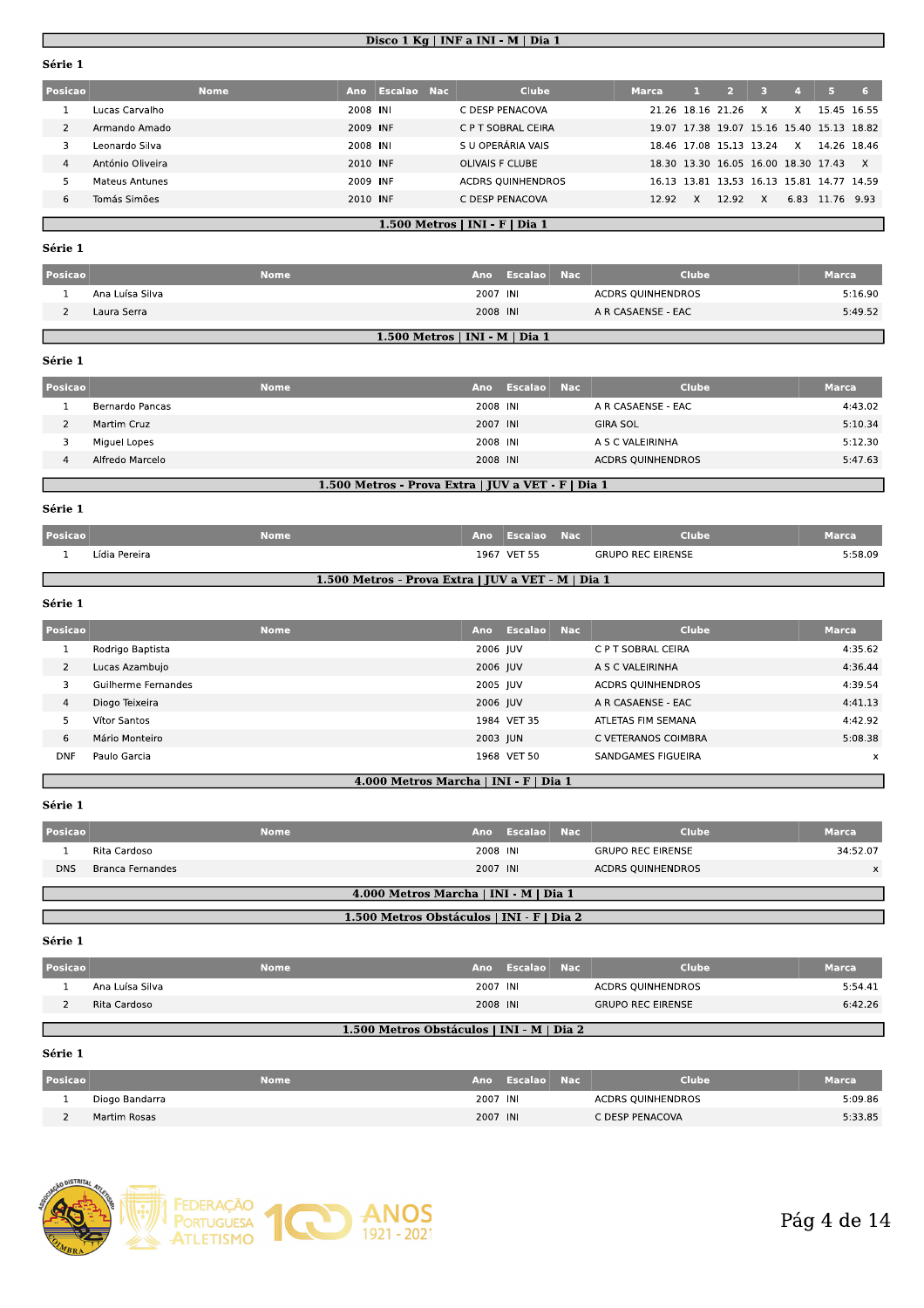### Dardo 500 gr | INF a INI - F | Dia 2

| Posicao |                 | Nome. | Ano      | Escalao Nac | <b>Clube</b>                         | <b>Marca</b> | -11 - | 2 3 4 5                |              |   |                                           | 767  |
|---------|-----------------|-------|----------|-------------|--------------------------------------|--------------|-------|------------------------|--------------|---|-------------------------------------------|------|
|         | Rita Fonseca    |       | 2008 INI |             | CLUBE DE CONDEIXA                    |              |       |                        |              |   | 14.19 11.20 13.03 12.05 14.19 11.77 13.25 |      |
|         | Juliana Cruz    |       | 2007 INI |             | C DESP PENACOVA                      |              |       | 13.35 13.35 11.59      | $\mathsf{X}$ |   | 8.46 12.91 12.64                          |      |
|         | Camila Ferraz   |       | 2007 INI |             | <b>GRUPO REC EIRENSE</b>             |              |       |                        |              |   | 13.23 11.69 12.36 11.97 11.76 11.02 13.23 |      |
|         | Inês Figueiredo |       | 2008 INI |             | A M C R SILVEIRINHO                  |              |       | 11.46 11.13 9.98 11.46 |              | X | $\times$                                  | 6.47 |
|         |                 |       |          |             |                                      |              |       |                        |              |   |                                           |      |
|         |                 |       |          |             | Dardo 600 gr   INF a INI - M   Dia 2 |              |       |                        |              |   |                                           |      |

#### Série 1

|  | Posicao    |                  | <b>Nome</b> | <b>Ano</b> | Escalao Nac | <b>Clube</b>             | <b>Marca</b> |       |                                           |       |   |             |     |
|--|------------|------------------|-------------|------------|-------------|--------------------------|--------------|-------|-------------------------------------------|-------|---|-------------|-----|
|  |            | Tiago Ramos      |             | 2007 INI   |             | <b>GIRA SOL</b>          |              |       | 45.33 40.60 42.59 40.64 45.33 40.17 40.87 |       |   |             |     |
|  |            | Mateus Antunes   |             | 2009 INF   |             | <b>ACDRS OUINHENDROS</b> |              |       | 19.24 16.74 15.44 18.49 16.95 18.01 19.24 |       |   |             |     |
|  |            | Lucas Carvalho   |             | 2008 INI   |             | C DESP PENACOVA          |              |       | 17.20 16.93 15.72 17.20                   |       | x | 13.44 13.93 |     |
|  |            | Armando Amado    |             | 2009 INF   |             | C P T SOBRAL CEIRA       |              |       | 15.49 13.88 11.17 12.93 11.21 14.63 15.49 |       |   |             |     |
|  |            | António Oliveira |             | 2010 INF   |             | OLIVAIS F CLUBE          | 12.17        | -9.77 | 12.17                                     | 11.61 | x | 11.65       | 759 |
|  | <b>DNS</b> | Tomás Simões     |             | 2010 INF   |             | C DESP PENACOVA          | X            |       |                                           |       |   |             |     |
|  |            |                  |             |            |             |                          |              |       |                                           |       |   |             |     |

# Peso 2 Kg Vet 75/80/85/90/95 | VET - F | Dia 2

#### Peso 3 Kg - Juvenis e Vet 50/55/60/65/70 | JUV a VET - F | Dia 2

Série 1

| Posicao |                  | <b>Nome</b> | Ano      | Escalao Nac | Clube                   | <b>Marca</b> |  | $1 \quad 2 \quad 3$      |                            |
|---------|------------------|-------------|----------|-------------|-------------------------|--------------|--|--------------------------|----------------------------|
|         | Juliana Neves    |             | 2005 JUV |             | C VETERANOS COIMBRA     |              |  |                          | 10.28 6.21 0.55 8.81 10.28 |
|         | Carla Silveira   |             | 2005 IUV |             | ANG C VETERANOS COIMBRA |              |  |                          | 7.56 7.56 6.46 7.21 7.45   |
|         | Inês Almeida     |             | 2006 JUV |             | C DESP PENACOVA         |              |  | 7.41 6.85 7.00 7.01 7.41 |                            |
| DNS     | Diana Laranjeira |             | 2005 JUV |             | C VETERANOS COIMBRA     | x            |  |                          |                            |
|         |                  |             |          |             |                         |              |  |                          |                            |

# Peso 4 Kg - Juniores/Seniores e Vet 35/40/45 | JUN a VET - F | Dia 2

#### Quadruplo Salto | INI - F | Dia 2

#### Série 1

| Posicao | <b>Nome</b>                       | Ano      | Escalao Nac |  | <b>Clube</b>                       | <b>Marca</b>     | - 1. .       | Vento | $\sim$ 25 $\sim$ | Vento | - 3 -         | <b>Vento</b> | $-4$ | <b>Vento</b>                           | - 5 | Vento 6 |               | <b>Vento</b> |
|---------|-----------------------------------|----------|-------------|--|------------------------------------|------------------|--------------|-------|------------------|-------|---------------|--------------|------|----------------------------------------|-----|---------|---------------|--------------|
|         | Leonor Saraiva                    | 2007 INI |             |  | <b>GRUPO REC</b><br><b>EIRENSE</b> | 13.49            | $\mathsf{x}$ |       | 12.74            |       |               |              |      | $-1.2$ 12.89 $-1.2$ 12.49 $-1.1$ 12.93 |     | $-1.4$  | 13.49         | $-0.2$       |
|         | Margarida Oliveira                | 2008 INI |             |  | <b>GRUPO REC</b><br><b>EIRENSE</b> | 12.98 11.75 -1.6 |              |       | $\mathsf{X}$     |       | $12.01 - 1.7$ |              |      | 12.98 -1.6 12.97                       |     | $-1$    | $12.33 - 1.1$ |              |
|         | Quadruplo Salto   INI - M   Dia 2 |          |             |  |                                    |                  |              |       |                  |       |               |              |      |                                        |     |         |               |              |

#### Série 1

| <b>Posicao</b> | <b>Nome</b>  |          | Ano Escalao Nac | <b>Clube</b>                 | <b>Marca</b> | <u>and the second property of the second property</u> |  | Vento 2 Vento 3                        |  |              |  | Vento 4 Vento 5 Vento 6 Vento                                           |      |
|----------------|--------------|----------|-----------------|------------------------------|--------------|-------------------------------------------------------|--|----------------------------------------|--|--------------|--|-------------------------------------------------------------------------|------|
|                | Rui Silveira | 2007 INI |                 | ANG C VETERANOS<br>COIMBRA   |              |                                                       |  | 12.43 12.13 -0.2 12.19 -0.5 12.43 -1.9 |  | $\mathsf{x}$ |  | 12.26 -1.1 12.13                                                        | -0.8 |
|                | Diogo Dias   | 2008 INI |                 | C P T SOBRAL<br><b>CEIRA</b> |              |                                                       |  |                                        |  |              |  | 12.22 11.60 -0.9 11.94 -0.7 11.95 -3.2 12.11 1.80 12.22 -1.8 11.47 -2.6 |      |

#### 60 Metros - Prova Extra | BENJ A a BENJ B - F | Dia 2

Série  $1 v = -1.2$  (Manual)

| Posicao |                    | <b>Nome</b> | Ano | Escalao Nac | <b>Clube</b>             | <b>Marca</b> |
|---------|--------------------|-------------|-----|-------------|--------------------------|--------------|
|         | Beatriz Rosa       |             |     | 2012 BENJ B | S C POVOENSE             | 10.08        |
| 2       | Gabriela Mesquita  |             |     | 2012 BENJ B | A S C VALEIRINHA         | 10.57        |
| 3       | Eva Lopes          |             |     | 2013 BENI A | C VETERANOS COIMBRA      | 11.27        |
| 4       | Rita Melo          |             |     | 2015 BENJ A | C P T SOBRAL CEIRA       | 12.66        |
|         | Catarina Mendes    |             |     | 2016 BENJA  | <b>ACDRS OUINHENDROS</b> | 13.07        |
| 6       | Maria Sol Oliveira |             |     | 2014 BENI A | <b>OLIVAIS F CLUBE</b>   | 13.18        |

#### Série  $2 v = -1.5$  (Manual)

| <b>Posicao</b> | Nome             | Ano | Escalao     | - Nac | Clube                    | <b>Marca</b> |
|----------------|------------------|-----|-------------|-------|--------------------------|--------------|
|                | Helena Bandarra  |     | 2011 BENJ B |       | <b>ACDRS OUINHENDROS</b> | 10.56        |
|                | Ana Teresa Amado |     | 2012 BENI B |       | C P T SOBRAL CEIRA       | 10.85        |
|                | Cátia Tavares    |     | 2012 BENJ B |       | A S C VALEIRINHA         | 10.88        |
|                | Iuliana Custódio |     | 2013 BENJ A |       | COMISSÃO M PERCELADA     | 11.27        |

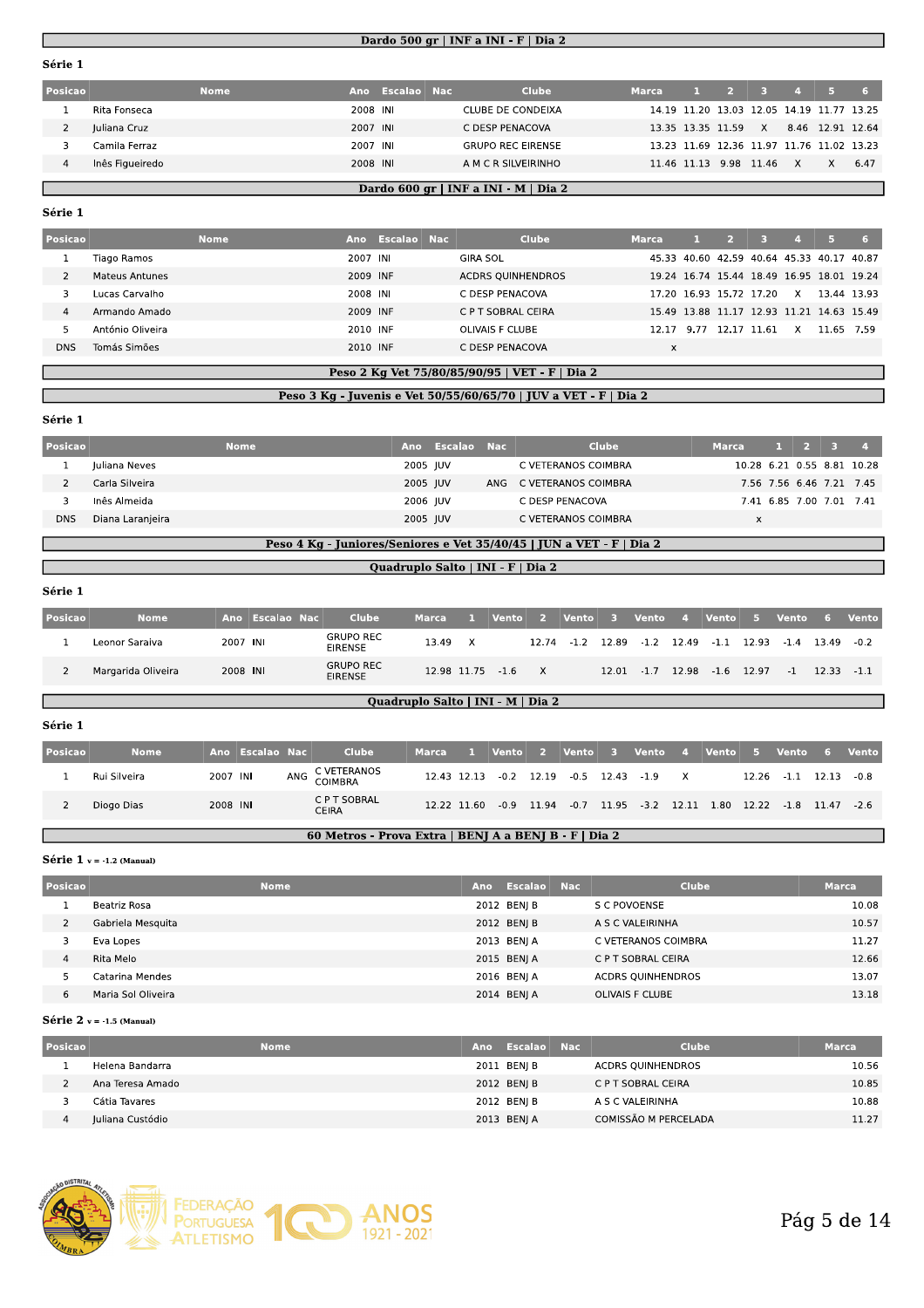| Posicao    |                 | <b>Nome</b> | Ano Escalao Nac | <b>Clube</b>       | Marca    |
|------------|-----------------|-------------|-----------------|--------------------|----------|
|            | Bianca Loureiro |             | 2013 BENI A     | <b>GIRA SOL</b>    | 11.86    |
| <b>DNS</b> | Mafalda Simões  |             | 2014 BENJ A     | C P T SOBRAL CEIRA | $\times$ |
|            |                 |             |                 |                    |          |

### 60 Metros - Prova Extra | BENJ A a BENJ B - M | Dia 2

### Série  $1 v = +0.8$  (Manual)

| Posicao    |                      | <b>Nome</b> | Ano | Escalao Nac |     | <b>Clube</b>             | <b>Marca</b> |
|------------|----------------------|-------------|-----|-------------|-----|--------------------------|--------------|
|            | Sandro Vieira        |             |     | 2011 BENI B | ANG | C VETERANOS COIMBRA      | 9.84         |
|            | Sebastião Martins    |             |     | 2012 BEN  B |     | S C POVOENSE             | 10.24        |
|            | José Miguel Loureiro |             |     | 2011 BEN  B |     | <b>ACDRS OUINHENDROS</b> | 11.21        |
| 4          | João Pedro Santos    |             |     | 2014 BENI A |     | ASS ACAD COIMBRA         | 12.46        |
|            | Dinis Carvalho       |             |     | 2012 BEN  B |     | S C POVOENSE             | 12.61        |
| <b>DNS</b> | Diogo Pereira        |             |     | 2011 BENJ B |     | COMISSÃO M PERCELADA     | $\times$     |

#### Série 2  $v = -0.2$  (Manual)

| Posicao    | <b>Nome</b>      | Ano | Escalao Nac | <b>Clube</b>             | <b>Marca</b>              |
|------------|------------------|-----|-------------|--------------------------|---------------------------|
|            | Nuno Manata      |     | 2011 BENJ B | A S C VALEIRINHA         | 10.55                     |
|            | Gaspar Magalhães |     | 2013 BENJ A | C VETERANOS COIMBRA      | 10.70                     |
|            | Rafael Pleno     |     | 2015 BENI A | C P T SOBRAL CEIRA       | 10.81                     |
| 4          | Moisés Matos     |     | 2013 BENJ A | A S C VALEIRINHA         | 11.70                     |
|            | Afonso Meneses   |     | 2014 BENJ A | S C POVOENSE             | 12.16                     |
| 6          | António Loureiro |     | 2016 BENJ A | <b>ACDRS QUINHENDROS</b> | 13.59                     |
| <b>DNS</b> | Edgar Santos     |     | 2011 BENJ B | <b>GIRA SOL</b>          | $\boldsymbol{\mathsf{x}}$ |

#### Série  $3$  v = -2.5 (Manual)

| Posicao |                   | <b>Nome</b><br>Ano | Escalao Nac | <b>Clube</b>             | <b>Marca</b> |
|---------|-------------------|--------------------|-------------|--------------------------|--------------|
|         | Alexandre Cardoso |                    | 2013 BENJ A | A S C VALEIRINHA         | 10.02        |
|         | João Fernandes    |                    | 2011 BEN  B | <b>ACDRS OUINHENDROS</b> | 10.20        |
|         | Matias Tavares    |                    | 2012 BENI B | C VETERANOS COIMBRA      | 10.39        |
| 4       | Manuel Salvador   |                    | 2014 BENJ A | <b>GIRA SOL</b>          | 11.41        |
|         | António Oliveira  |                    | 2013 BENJ A | COMISSÃO M PERCELADA     | 11.92        |

### 80 Metros - Eliminatórias | INF a INI - F | Dia 2

### Série 1  $v = -0.9$  (Manual)

Г

| Posicao        |                  | <b>Nome</b> | Ano      | Escalao | <b>Nac</b> | <b>Clube</b>             | <b>Marca</b>         |
|----------------|------------------|-------------|----------|---------|------------|--------------------------|----------------------|
|                | Antonia Freitas  |             | 2009 INF |         |            | A S C VALEIRINHA         | 11.33(q)             |
| $\overline{2}$ | Julia Freitas    |             | 2009 INF |         |            | A S C VALEIRINHA         | 11.47 $(q)$          |
|                | Rita Pereira     |             | 2007 INI |         |            | <b>GIRA SOL</b>          | 11.67 <sub>(q)</sub> |
| 4              | Beatriz Achando  |             | 2008 INI |         |            | <b>GRUPO REC EIRENSE</b> | 12.26                |
|                | Sara Neves       |             | 2010 INF |         |            | C VETERANOS COIMBRA      | 12.66                |
| 6              | Patrícia Silva   |             | 2009 INF |         |            | <b>GIRA SOL</b>          | 12.68                |
|                | Francisca Coelho |             | 2007 INI |         |            | <b>OLIVAIS F CLUBE</b>   | 13.08                |
| 8              | Carolina Santos  |             | 2010 INF |         |            | <b>GRUPO REC EIRENSE</b> | 13.83                |

#### Série  $2v = -1.3$  (Manual)

| <b>Posicao</b> |                     | <b>Nome</b> | <b>Ano</b> | Escalao | <b>Nac</b> | <b>Clube</b>         | <b>Marca</b>              |
|----------------|---------------------|-------------|------------|---------|------------|----------------------|---------------------------|
|                | Aurora Pereira      |             | 2009 INF   |         |            | S C POVOENSE         | 12.07 <sub>(q)</sub>      |
| 2              | Alícia Garcia       |             | 2010 INF   |         | <b>CPV</b> | A C R SRA DESTERRO   | 12.10(Q)                  |
| 3              | Carolina Murta      |             | 2010 INF   |         |            | OLIVAIS F CLUBE      | 12.27                     |
| 4              | Miriam Lourenco     |             | 2008 INI   |         |            | COMISSÃO M PERCELADA | 12.29                     |
| 5              | Leonor Filipe       |             | 2010 INF   |         |            | C VETERANOS COIMBRA  | 12.95                     |
| 6              | Margarida Marcelino |             | 2010 INF   |         |            | C P T SOBRAL CEIRA   | 13.17                     |
| <b>DNS</b>     | Matilde Silva       |             | 2008 INI   |         |            | <b>GIRA SOL</b>      | $\boldsymbol{\mathsf{x}}$ |
| <b>DNS</b>     | Beatriz Pocinho     |             | 2007 INI   |         |            | A R CASAENSE - EAC   | X                         |

#### Série  $3$  v = -0.7 (Manual)

| <b>Posicao</b> | <b>Nome</b>       |          | ' Ano Escalao Nac | <b>Clube</b>        | <b>Marca</b> |
|----------------|-------------------|----------|-------------------|---------------------|--------------|
|                | Carla Cunha       | 2008 INI |                   | A M C R SILVEIRINHO | 11.99(q)     |
|                | Inês Ventura      | 2009 INF |                   | C P T SOBRAL CEIRA  | 12.78(Q)     |
|                | Mafalda Marcelino | 2010 INF |                   | C P T SOBRAL CEIRA  | 12.92        |

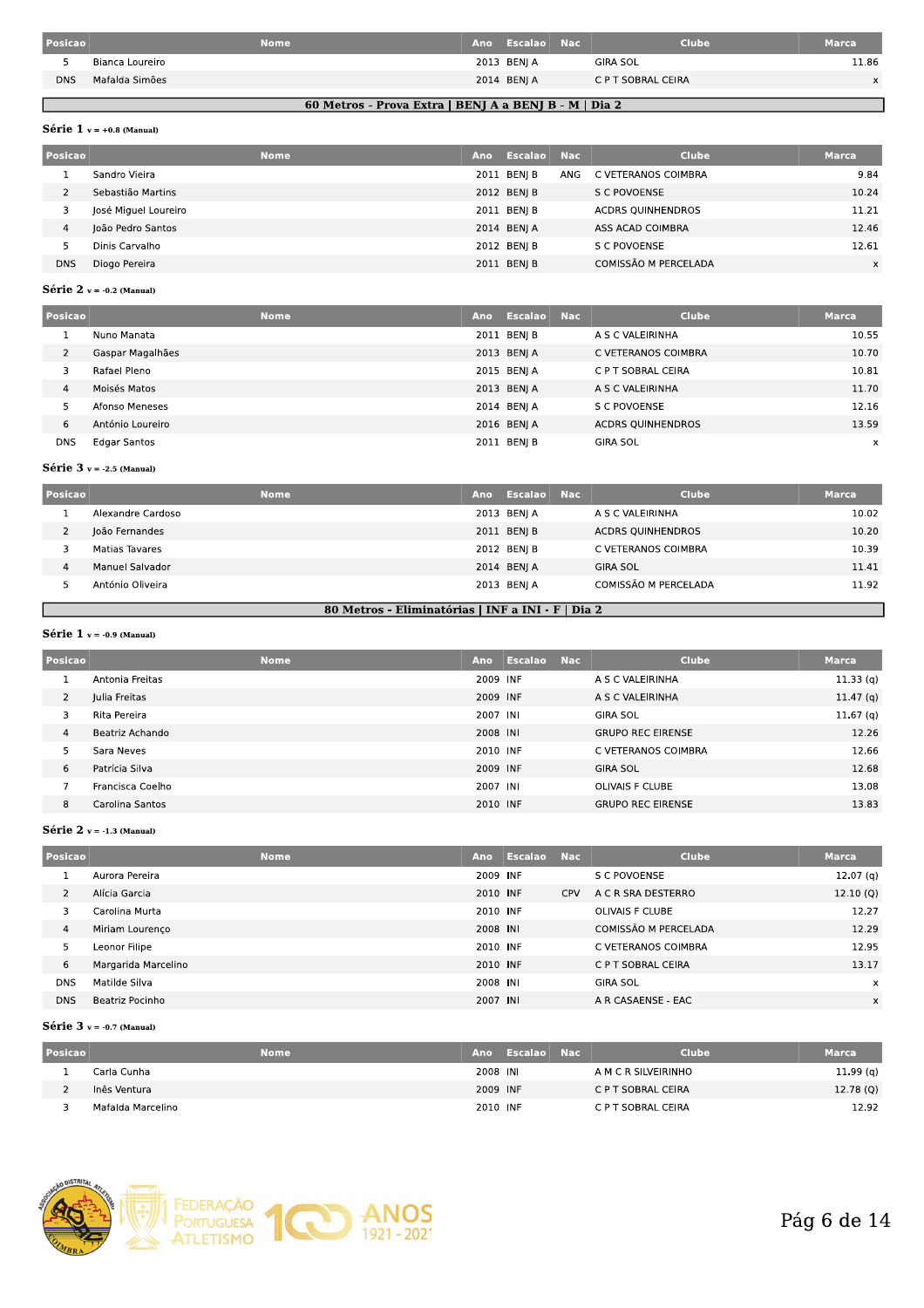| Posicao | <b>Nome</b>     | Ano      | Escalao | <b>Nac</b> | <b>Clube</b>             | <b>Marca</b> |
|---------|-----------------|----------|---------|------------|--------------------------|--------------|
| 4       | Júlia Gonçalves | 2009 INF |         |            | OLIVAIS F CLUBE          | 12.94        |
|         | Débora Lopo     | 2007 INI |         |            | <b>GIRA SOL</b>          | 13.13        |
| 6       | Bianca Cravinho | 2010 INF |         |            | C VETERANOS COIMBRA      | 13.50        |
|         | Diana Pego      | 2010 INF |         |            | <b>ACDRS OUINHENDROS</b> | 14.75        |
|         | Sara Candeias   | 2010 INF |         |            | A C R SRA DESTERRO       | 15.12        |

#### Série 4  $v = -2.2$  (Manual)

| Posicao | <b>Nome</b>         | Ano      | Escalao | <b>Nac</b> | Clube                    | <b>Marca</b>         |
|---------|---------------------|----------|---------|------------|--------------------------|----------------------|
|         | Catarina Seabra     | 2008 INI |         |            | <b>GRUPO REC EIRENSE</b> | 10.97 <sub>(q)</sub> |
| 2       | Clara Peixoto       | 2009 INF |         |            | A R CASAENSE - EAC       | 11.80(q)             |
| 3       | Maria Leonor Santos | 2007 INI |         |            | <b>ACDRS OUINHENDROS</b> | 11.97 <sub>(q)</sub> |
| 4       | Carolina Domingues  | 2007 INI |         |            | A R CASAENSE - EAC       | 12.49                |
| 5       | Maria Abranches     | 2009 INF |         |            | A M C R SILVEIRINHO      | 12.57                |
| 6       | Maria Inês Santos   | 2010 INF |         |            | <b>GIRA SOL</b>          | 13.14                |
| э,      | Anamar Paulino      | 2010 INF |         |            | <b>OLIVAIS F CLUBE</b>   | 13.38                |
| 8       | Regina Costa        | 2007 INI |         |            | <b>GIRA SOL</b>          | 13.97                |
|         |                     |          |         |            |                          |                      |

### 80 Metros - Eliminatórias | INF a INI - M | Dia 2

#### Série  $1$  v = -1.9 (Manual)

н

| Posicao                     | <b>Nome</b>         | Ano      | Escalao<br><b>Nac</b> |  | <b>Clube</b>           | <b>Marca</b> |
|-----------------------------|---------------------|----------|-----------------------|--|------------------------|--------------|
| л.                          | Santiago Fernandes  | 2009 INF |                       |  | <b>GIRA SOL</b>        | 11.51(q)     |
| $\mathcal{D}$<br>$\epsilon$ | José Miguel Caetano | 2009 INF |                       |  | C P T SOBRAL CEIRA     | 11.71(q)     |
| 3                           | losé Pedro Oliveira | 2008 INI |                       |  | ASS ACAD COIMBRA       | 12.41        |
| 4                           | Tiago Sant'Ana      | 2010 INF |                       |  | <b>OLIVAIS F CLUBE</b> | 13.61        |
| 5                           | Alexandre Jesus     | 2010 INF |                       |  | OLIVAIS F CLUBE        | 13.86        |
| <b>DNS</b>                  | Tomás Simões        | 2010 INF |                       |  | C DESP PENACOVA        | x            |

# Série 2  $v = -1.1$  (Manual)

| Posicao | <b>Nome</b>      | Ano      | Escalao | <b>Nac</b> | <b>Clube</b>        | <b>Marca</b> |
|---------|------------------|----------|---------|------------|---------------------|--------------|
|         | Alexandre Graça  | 2007 INI |         |            | <b>GIRA SOL</b>     | 10.27(q)     |
|         | José Pedro Jesus | 2007 INI |         |            | SANDGAMES FIGUEIRA  | 10.55(q)     |
|         | António Salgado  | 2007 INI |         |            | C P T SOBRAL CEIRA  | 11.03(q)     |
| 4       | João Paulino     | 2009 INF |         |            | S U OPERÁRIA VAIS   | 11.30(q)     |
|         | Simão Duarte     | 2008 INI |         |            | C DESP PENACOVA     | 12.26        |
| 6       | Diogo Teorgas    | 2008 INI |         |            | C VETERANOS COIMBRA | 12.86        |

#### Série 3  $v = +0.3$  (Manual)

| Posicao        | <b>Nome</b>         | Ano      | Escalao | <b>Nac</b> | <b>Clube</b>             | <b>Marca</b> |
|----------------|---------------------|----------|---------|------------|--------------------------|--------------|
|                | Duarte Baptista     | 2009 INF |         |            | <b>GIRA SOL</b>          | 11.29(q)     |
| $\overline{2}$ | Mateus Antunes      | 2009 INF |         |            | <b>ACDRS QUINHENDROS</b> | 11.84(q)     |
|                | Nuno Gonçalves      | 2010 INF |         |            | OLIVAIS F CLUBE          | 12.60        |
| 4              | Jorge B Jorge       | 2009 INF |         |            | <b>OLIVAIS F CLUBE</b>   | 12.80        |
| 5              | Tiago Fortunato     | 2010 INF |         |            | C P T SOBRAL CEIRA       | 12.81        |
| 6              | Guilherme Magalhães | 2010 INF |         |            | C VETERANOS COIMBRA      | 13.02        |
|                | Tomás Oliveira      | 2010 INF |         |            | COMISSÃO M PERCELADA     | 13.24        |

### 300 Metros Barreiras 0.84 - Prova Extra | JUV - M | Dia 2

#### Série 1

| Posicao    | <b>Nome</b>     | Ano      | Escalao | - Nac | <b>Clube</b>       | <b>Marca</b> |
|------------|-----------------|----------|---------|-------|--------------------|--------------|
|            | André Reis      | 2006 IUV |         |       | C P T SOBRAL CEIRA | 41.89        |
|            | Miguel Antunes  | 2005 JUV |         |       | C P T SOBRAL CEIRA | 43.85        |
|            | Tiago Tavares   | 2005 JUV |         |       | A S C VALEIRINHA   | 48.98        |
| <b>DNS</b> | Pedro Rui Gomes | 2005 JUV |         |       | C P T SOBRAL CEIRA | $\times$     |
|            |                 |          |         |       |                    |              |

# 300 Metros Barreiras 0.76 - Prova Extra | JUV - F | Dia 2

# Série 1

Г

| <b>Posicao</b> |                                                     | <b>Nome</b> |          | Ano Escalao | <b>Nac</b> | <b>Clube</b> | Marca |
|----------------|-----------------------------------------------------|-------------|----------|-------------|------------|--------------|-------|
|                | Marina Pintea<br>$\sim$ $\sim$ $\sim$ $\sim$ $\sim$ |             | 2005 JUV |             |            | GIRA SOL     | 52.18 |

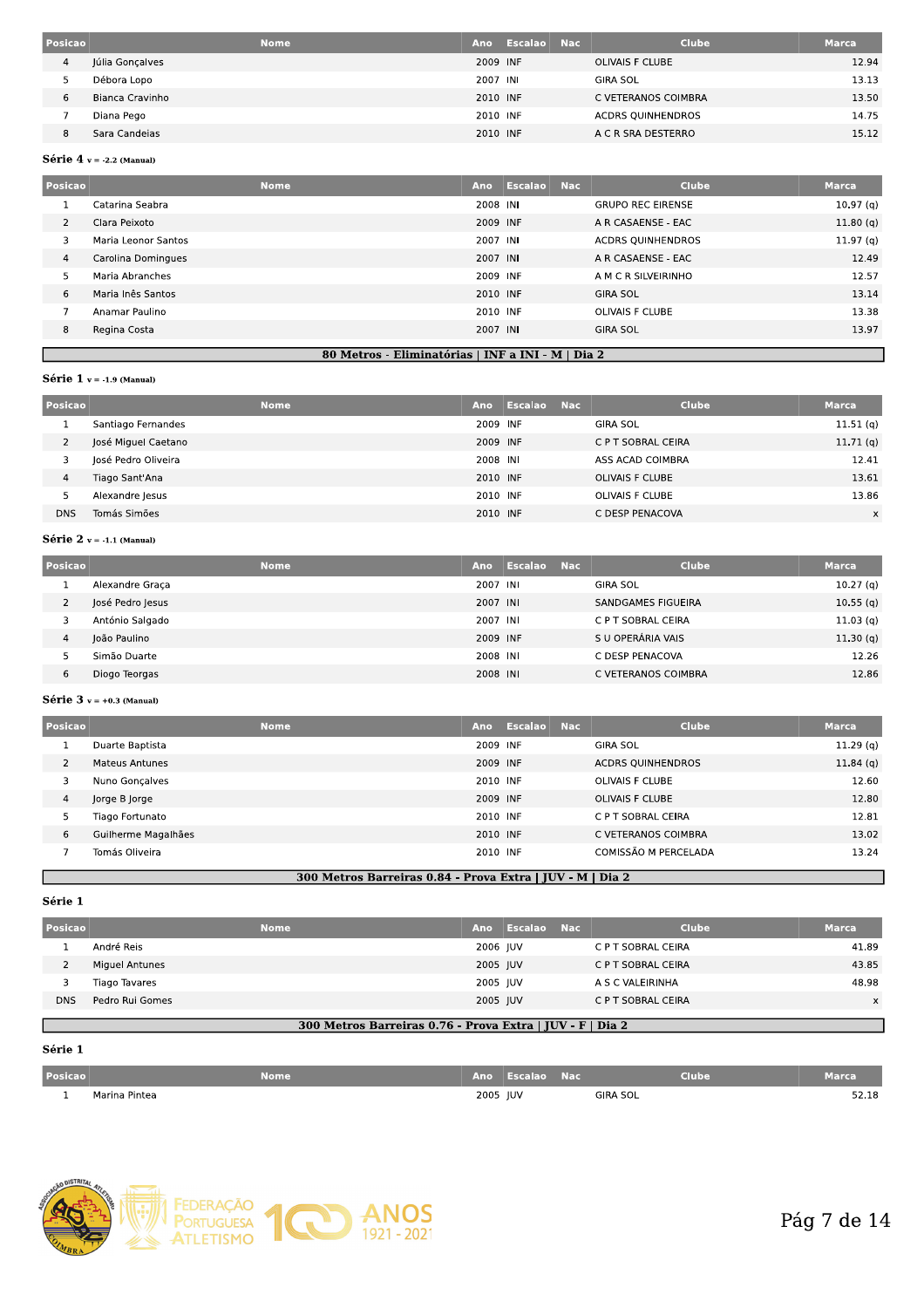#### <u> Peso 3 Kg | INF a INI - F | Dia 2 | </u>

|                |                     |             |          |                 | Peso $3$ Kg   INF a INI - F   Dia $2$ |              |              |                |    |                |                                    |               |
|----------------|---------------------|-------------|----------|-----------------|---------------------------------------|--------------|--------------|----------------|----|----------------|------------------------------------|---------------|
| Série 1        |                     |             |          |                 |                                       |              |              |                |    |                |                                    |               |
| Posicao        |                     | <b>Nome</b> |          | Ano Escalao Nac | <b>Clube</b>                          | <b>Marca</b> | -and         | $\overline{2}$ | 3. | $\overline{A}$ | 5.                                 | -6            |
|                | Julia Freitas       |             | 2009 INF |                 | A S C VALEIRINHA                      |              |              |                |    |                | 7.53 7.30 7.20 7.14 7.53 5.93      | X             |
| $\overline{2}$ | Camila Ferraz       |             | 2007 INI |                 | <b>GRUPO REC EIRENSE</b>              |              |              |                |    |                | 6.74 6.38 6.43 6.74 6.12 6.30      | $\sim$ $\sim$ |
| 3              | Branca Fernandes    |             | 2007 INI |                 | <b>ACDRS OUINHENDROS</b>              | 6.18         | $\mathsf{X}$ |                |    |                | 5.09 4.67 4.80 5.01 6.18           |               |
| 4              | Alexandra Vogado    |             | 2009 INF |                 | C P T SOBRAL CEIRA                    |              |              |                |    |                | 5.60 5.00 5.44 5.50 X 4.96 5.60    |               |
| 5              | Maria Leonor Santos |             | 2007 INI |                 | <b>ACDRS QUINHENDROS</b>              |              |              |                |    |                | 5.29 3.54 4.42 4.72 5.29 4.28 4.28 |               |
| 6              | Inês Figueiredo     |             | 2008 INI |                 | A M C R SILVEIRINHO                   |              |              | 4.81 4.52 4.81 | X  | 3.72           | $\mathsf{X}$                       | 4.18          |
|                | Carolina Santos     |             | 2010 INF |                 | <b>GRUPO REC EIRENSE</b>              |              |              |                |    |                | 4.10 3.16 3.53 3.65 4.00 3.41 4.10 |               |

#### <u>Peso 4 Kg | INF a INI - M | Dia 2 |</u>

| $\overline{7}$ | Carolina Santos  |             | 2010 INF |                                   | <b>GRUPO REC EIRENSE</b>                                   |              |       |                | 4.10 3.16 3.53 3.65 4.00 3.41 4.10 |        |   |      |
|----------------|------------------|-------------|----------|-----------------------------------|------------------------------------------------------------|--------------|-------|----------------|------------------------------------|--------|---|------|
|                |                  |             |          |                                   | Peso 4 Kg   INF a INI - M   Dia 2                          |              |       |                |                                    |        |   |      |
| Série 1        |                  |             |          |                                   |                                                            |              |       |                |                                    |        |   |      |
| Posicao        |                  | <b>Nome</b> |          | Ano Escalao Nac                   | <b>Clube</b>                                               | <b>Marca</b> | $1 -$ | 2 <sup>2</sup> | $3 -$                              | $\sim$ | 5 | $-6$ |
| 1              | Leonardo Silva   |             | 2008 INI |                                   | S U OPERÁRIA VAIS                                          |              |       |                | 9.09 7.75 7.44 7.42 8.55 9.09 8.70 |        |   |      |
| $\overline{2}$ | Lucas Carvalho   |             | 2008 INI |                                   | C DESP PENACOVA                                            |              |       |                | 7.66 7.31 5.37 6.97 7.52 7.66 X    |        |   |      |
| 3              | Armando Amado    |             | 2009 INF |                                   | C P T SOBRAL CEIRA                                         |              |       |                | 7.42 6.23 6.00 6.95 7.02 7.42 7.19 |        |   |      |
| 4              | Alfredo Marcelo  |             | 2008 INI |                                   | <b>ACDRS QUINHENDROS</b>                                   |              |       |                | 7.13 5.09 6.12 6.88 5.95 6.56 7.13 |        |   |      |
| 5              | António Oliveira |             | 2010 INF |                                   | OLIVAIS F CLUBE                                            |              |       |                | 6.58 5.02 5.57 4.80 6.19 6.40 6.58 |        |   |      |
| 6              | Tomás Oliveira   |             | 2010 INF |                                   | COMISSÃO M PERCELADA                                       |              |       |                | 4.19 3.08 3.94 4.19 3.59 X X       |        |   |      |
|                |                  |             |          |                                   | Dardo 400 gr Vet 80/85/90/95   VET - M   Dia 2             |              |       |                |                                    |        |   |      |
|                |                  |             |          |                                   |                                                            |              |       |                |                                    |        |   |      |
|                |                  |             |          |                                   | Dardo 500 gr Vet 70/75   VET - M   Dia 2                   |              |       |                |                                    |        |   |      |
|                |                  |             |          |                                   | Dardo 600 gr Vet 60/65   VET - M   Dia 2                   |              |       |                |                                    |        |   |      |
|                |                  |             |          |                                   |                                                            |              |       |                |                                    |        |   |      |
|                |                  |             |          |                                   | Dardo 700 gr - Juvenis e Vet 50/55   JUV a VET - M   Dia 2 |              |       |                |                                    |        |   |      |
|                |                  |             | _ _ _ _  | and the state of the state of the |                                                            |              |       |                |                                    |        |   |      |

|         | Dardo 700 gr - Juvenis e Vet 50/55   JUV a VET - M   Dia 2              |             |  |                 |  |                     |       |  |             |                               |                |  |  |
|---------|-------------------------------------------------------------------------|-------------|--|-----------------|--|---------------------|-------|--|-------------|-------------------------------|----------------|--|--|
|         | Dardo 800 gr - Juniores/Seniores e Vet 35/40/45   JUN a VET - M   Dia 2 |             |  |                 |  |                     |       |  |             |                               |                |  |  |
| Série 1 |                                                                         |             |  |                 |  |                     |       |  |             |                               |                |  |  |
| Posicao |                                                                         | <b>Nome</b> |  | Ano Escalao Nac |  | <b>Clube</b>        | Marca |  | $1 \quad 2$ | - 3                           | $\overline{a}$ |  |  |
|         | Rúben Silva                                                             |             |  | 2002 SUB-23     |  | C VETERANOS COIMBRA |       |  |             | 45.41 41.86 43.36 45.41 44.94 |                |  |  |
|         | Afonso Fernandes                                                        |             |  | 2004 JUN        |  | C VETERANOS COIMBRA |       |  |             | 42.92 41.04 40.94 42.92 X     |                |  |  |
|         | Salto Altura   INF a INI - F   Dia 2                                    |             |  |                 |  |                     |       |  |             |                               |                |  |  |
| Série 1 |                                                                         |             |  |                 |  |                     |       |  |             |                               |                |  |  |

| $\overline{2}$ | Afonso Fernandes |             |          | 2004 JUN        | C VETERANOS COIMBRA                  |           |                          |                          | 42.92 41.04 40.94 42.92 |            |            |                                    | $\times$   |
|----------------|------------------|-------------|----------|-----------------|--------------------------------------|-----------|--------------------------|--------------------------|-------------------------|------------|------------|------------------------------------|------------|
|                |                  |             |          |                 | Salto Altura   INF a INI - F   Dia 2 |           |                          |                          |                         |            |            |                                    |            |
| Série 1        |                  |             |          |                 |                                      |           |                          |                          |                         |            |            |                                    |            |
| Posicao        |                  | <b>Nome</b> |          | Ano Escalao Nac | <b>Clube</b>                         | Marca     |                          |                          |                         |            |            | 1.10 1.15 1.20 1.25 1.30 1.35 1.40 |            |
|                | Catarina Seabra  |             | 2008 INI |                 | <b>GRUPO REC EIRENSE</b>             | 1.35      |                          |                          | $\Omega$                | XO         | XO         | XXO                                | <b>XXX</b> |
| $\mathcal{P}$  | Antonia Freitas  |             | 2009 INF |                 | A S C VALEIRINHA                     | 1.25      | $\Omega$                 | $\circ$                  | $\circ$                 | $\Omega$   | <b>XXX</b> |                                    |            |
| $\mathcal{P}$  | Helena Fernandes |             | 2008 INI |                 | SANDGAMES FIGUEIRA                   | 1.25      | $\sim$                   | $\overline{\phantom{a}}$ | $\Omega$                | $\circ$    | <b>XXX</b> |                                    |            |
| $\overline{2}$ | Beatriz Achando  |             | 2008 INI |                 | <b>GRUPO REC EIRENSE</b>             | 1.25      | $\Omega$                 | $\Omega$                 | $\Omega$                | $\Omega$   | <b>XXX</b> |                                    |            |
| 6              | Maria Abranches  |             | 2009 INF |                 | A M C R SILVEIRINHO                  | 1.20      | XO                       | XO                       | $\Omega$                | <b>XXX</b> |            |                                    |            |
| $\overline{7}$ | Miriam Lourenço  |             | 2008 INI |                 | COMISSÃO M PERCELADA                 | 1.15      | XO                       | XO                       | <b>XXX</b>              |            |            |                                    |            |
| <b>DNF</b>     | Rita Abrantes    |             | 2007 INI |                 | C DESP PENACOVA                      | <b>SM</b> | $\overline{\phantom{a}}$ |                          | $\Omega$                | $\Omega$   |            |                                    |            |

#### $\frac{1}{2}$  Saito Altura | INF a INI - M | Dia 2

| <b>DNF</b>     | Rita Abrantes    |          |                 | 2007 INI                             | C DESP PENACOVA                                                        |          |                          |          |          |                          | <b>SM</b> | $\sim$  | $\overline{\phantom{a}}$ | $\Omega$ | $\circ$    | $\overline{a}$ | $\sim$  |     |
|----------------|------------------|----------|-----------------|--------------------------------------|------------------------------------------------------------------------|----------|--------------------------|----------|----------|--------------------------|-----------|---------|--------------------------|----------|------------|----------------|---------|-----|
|                |                  |          |                 | Salto Altura   INF a INI - M   Dia 2 |                                                                        |          |                          |          |          |                          |           |         |                          |          |            |                |         |     |
| Série 1        |                  |          |                 |                                      |                                                                        |          |                          |          |          |                          |           |         |                          |          |            |                |         |     |
| Posicao        | <b>Nome</b>      |          | Ano Escalao Nac | Clube                                | Marca 1.10 1.15 1.20 1.25 1.30 1.35 1.40 1.44 1.48 1.52 1.56 1.59 1.62 |          |                          |          |          |                          |           |         |                          |          |            |                |         |     |
|                | Tiago Ramos      | 2007 INI |                 | <b>GIRA SOL</b>                      | 1.59                                                                   |          |                          |          | $\sim$   | $\overline{\phantom{a}}$ | $\Omega$  | $\circ$ | $\circ$                  | $\circ$  | $\circ$    | $\Omega$       | $\circ$ | XXX |
| $\overline{2}$ | João Paulino     | 2009 INF |                 | S U OPERÁRIA VAIS                    | 1.48                                                                   | $\sim$   | $\overline{\phantom{a}}$ | $\Omega$ | $\Omega$ | $\sim$                   | $\Omega$  | $\circ$ | $\circ$                  | $\circ$  | <b>XXX</b> |                |         |     |
| 3              | Martim Marcelino | 2009 INF |                 | C P T SOBRAL<br><b>CEIRA</b>         | 1.25                                                                   | $\Omega$ | $\circ$                  | XO.      | $\Omega$ | <b>XXX</b>               |           |         |                          |          |            |                |         |     |
| $\overline{4}$ | Simão Duarte     | 2008 INI |                 | C DESP PENACOVA                      | 1.25                                                                   | $\Omega$ | $\Omega$                 | XO.      | XO       | XXX                      |           |         |                          |          |            |                |         |     |
| <b>DNS</b>     | Tomás Machado    | 2007 INI |                 | <b>GRUPO REC</b><br><b>EIRENSE</b>   | <b>SM</b>                                                              |          |                          |          |          |                          |           |         |                          |          |            |                |         |     |

#### 250 Metros Barreiras 0,76 | INI - F | Dia 2

| <b>DNS</b>     | Tomás Machado  | 2007 INI    | <b>GRUPO REC</b><br><b>EIRENSE</b>          | <b>SM</b> |                 |                          |              |
|----------------|----------------|-------------|---------------------------------------------|-----------|-----------------|--------------------------|--------------|
|                |                |             | 250 Metros Barreiras 0,76   INI - F   Dia 2 |           |                 |                          |              |
| Série 1        |                |             |                                             |           |                 |                          |              |
| Posicao        |                | <b>Nome</b> |                                             |           | Ano Escalao Nac | Clube                    | <b>Marca</b> |
|                | Leonor Saraiva |             |                                             | 2007 INI  |                 | <b>GRUPO REC EIRENSE</b> | 41.99        |
| $\overline{2}$ | Rita Abrantes  |             |                                             | 2007 INI  |                 | C DESP PENACOVA          | 43.27        |
|                |                |             |                                             |           |                 |                          |              |
|                |                |             |                                             |           |                 |                          |              |
|                |                |             |                                             |           |                 |                          |              |

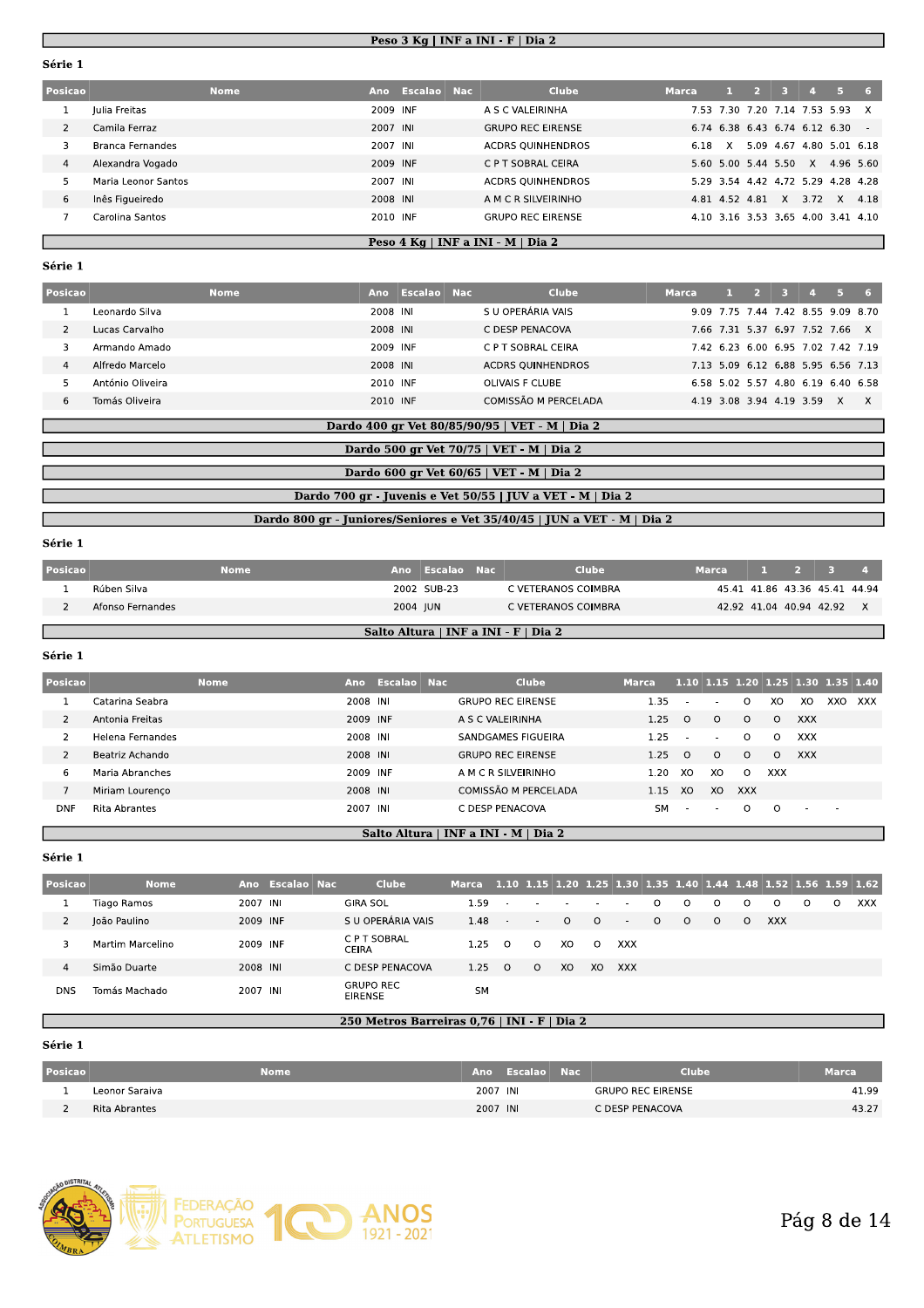| Posicao |                  | Nome |          | Ano Escalao | <b>Nac</b> | Clube                    | Marca |
|---------|------------------|------|----------|-------------|------------|--------------------------|-------|
|         | Branca Fernandes |      | 2007 INI |             |            | <b>ACDRS QUINHENDROS</b> | 51.20 |

### 250 Metros Barreiras 0,76 | INI - M | Dia 2

Série 1

| Posicao    |                 | <b>Nome</b> | Ano      | Escalao Nac | <b>Clube</b>             | Marca    |
|------------|-----------------|-------------|----------|-------------|--------------------------|----------|
|            | António Salgado |             | 2007 INI |             | C P T SOBRAL CEIRA       | 40.87    |
| <b>DNS</b> | Tomás Machado   |             | 2007 INI |             | <b>GRUPO REC EIRENSE</b> | $\times$ |
| <b>DNS</b> | Rui Silveira    |             | 2007 INI |             | ANG C VETERANOS COIMBRA  |          |

# 80 Metros - Final | INF a INI - F | Dia 2

# Série  $1$  v = +1.4 (Manual)

| Posicao        |                     | <b>Nome</b> | Ano      | Escalao Nac | Clube                    | <b>Marca</b> |
|----------------|---------------------|-------------|----------|-------------|--------------------------|--------------|
|                | Catarina Seabra     |             | 2008 INI |             | <b>GRUPO REC EIRENSE</b> | 10.75        |
| $\overline{2}$ | Julia Freitas       |             | 2009 INF |             | A S C VALEIRINHA         | 11.27        |
| 3              | Antonia Freitas     |             | 2009 INF |             | A S C VALEIRINHA         | 11.30        |
| 4              | Clara Peixoto       |             | 2009 INF |             | A R CASAENSE - EAC       | 11.42        |
|                | Rita Pereira        |             | 2007 INI |             | <b>GIRA SOL</b>          | 11.52        |
| 6              | Maria Leonor Santos |             | 2007 INI |             | <b>ACDRS QUINHENDROS</b> | 11.57        |
|                | Carla Cunha         |             | 2008 INI |             | A M C R SILVEIRINHO      | 11.70        |
| 8              | Aurora Pereira      |             | 2009 INF |             | S C POVOENSE             | 11.72        |
|                |                     |             |          |             |                          |              |

### 80 Metros - Final | INF a INI - M | Dia 2

#### Série 1  $v = -0.5$  (Manual)

| Posicao        | <b>Nome</b>           | Ano      | Escalao | <b>Nac</b> | Clube                    | <b>Marca</b> |
|----------------|-----------------------|----------|---------|------------|--------------------------|--------------|
|                | Alexandre Graça       | 2007 INI |         |            | <b>GIRA SOL</b>          | 10.10        |
| $\overline{2}$ | José Pedro Jesus      | 2007 INI |         |            | SANDGAMES FIGUEIRA       | 10.47        |
| 3              | António Salgado       | 2007 INI |         |            | C P T SOBRAL CEIRA       | 10.76        |
| $\overline{4}$ | João Paulino          | 2009 INF |         |            | S U OPERÁRIA VAIS        | 11.07        |
|                | Santiago Fernandes    | 2009 INF |         |            | <b>GIRA SOL</b>          | 11.37        |
| 6              | Duarte Baptista       | 2009 INF |         |            | <b>GIRA SOL</b>          | 11.38        |
|                | José Miguel Caetano   | 2009 INF |         |            | C P T SOBRAL CEIRA       | 11.72        |
| 8              | <b>Mateus Antunes</b> | 2009 INF |         |            | <b>ACDRS QUINHENDROS</b> | 11.94        |
|                |                       |          |         |            |                          |              |

# 600 Metros - Prova Extra | BENJ A a BENJ B - F | Dia 2

Série 1

н

| Posicao        |                   | <b>Nome</b> | <b>Ano</b> | Escalao     | <b>Nac</b> | <b>Clube</b>             | <b>Marca</b> |
|----------------|-------------------|-------------|------------|-------------|------------|--------------------------|--------------|
| 1              | Leonor Marques    |             |            | 2011 BENI B |            | A R CASAENSE - EAC       | 2:08.85      |
| 2              | Leonor Hennetier  |             |            | 2011 BENJ B |            | A R CASAENSE - EAC       | 2:11.60      |
| 3              | Beatriz Rosa      |             |            | 2012 BENJ B |            | S C POVOENSE             | 2:14.91      |
| $\overline{4}$ | Ana Teresa Amado  |             |            | 2012 BENI B |            | C P T SOBRAL CEIRA       | 2:23.19      |
| 5              | Helena Bandarra   |             |            | 2011 BENJ B |            | <b>ACDRS QUINHENDROS</b> | 2:24.30      |
| 6              | Sofia Simão       |             |            | 2011 BENJ B |            | A R CASAENSE - EAC       | 2:28.03      |
| $\overline{7}$ | Gabriela Mesquita |             |            | 2012 BENJ B |            | A S C VALEIRINHA         | 2:28.56      |
| 8              | Eva Lopes         |             |            | 2013 BENJ A |            | C VETERANOS COIMBRA      | 2:32.57      |
| 9              | Carolina Ferreira |             |            | 2011 BENJ B |            | A R CASAENSE - EAC       | 2:33.67      |
| 10             | Juliana Custódio  |             |            | 2013 BENJ A |            | COMISSÃO M PERCELADA     | 2:39.27      |
| 11             | Bianca Loureiro   |             |            | 2013 BENJ A |            | <b>GIRA SOL</b>          | 2:39.50      |
| 12             | Cátia Tavares     |             |            | 2012 BENJ B |            | A S C VALEIRINHA         | 2:43.91      |
| 13             | Rita Melo         |             |            | 2015 BENJ A |            | C P T SOBRAL CEIRA       | 2:44.35      |
| 14             | Catarina Mendes   |             |            | 2016 BENJ A |            | <b>ACDRS QUINHENDROS</b> | 2:44.51      |
| 15             | Sara Cardetas     |             |            | 2011 BENJ B |            | A R CASAENSE - EAC       | 2:56.15      |

### 600 Metros - Prova Extra | BENJ A a BENJ B - M | Dia 2

| Posicao |                 | <b>Nome</b> | Ano | Escalao     | - Nac | <b>Clube</b>             | <b>Marca</b> |
|---------|-----------------|-------------|-----|-------------|-------|--------------------------|--------------|
|         | Henrique Dinis  |             |     | 2012 BENJ B |       | A R CASAENSE - EAC       | 2:03.86      |
|         | Gustavo Canelas |             |     | 2011 BENJ B |       | A R CASAENSE - EAC       | 2:13.31      |
|         | Afonso Dinis    |             |     | 2014 BENJ A |       | A R CASAENSE - EAC       | 2:14.66      |
|         | loão Fernandes  |             |     | 2011 BENJ B |       | <b>ACDRS QUINHENDROS</b> | 2:16.39      |

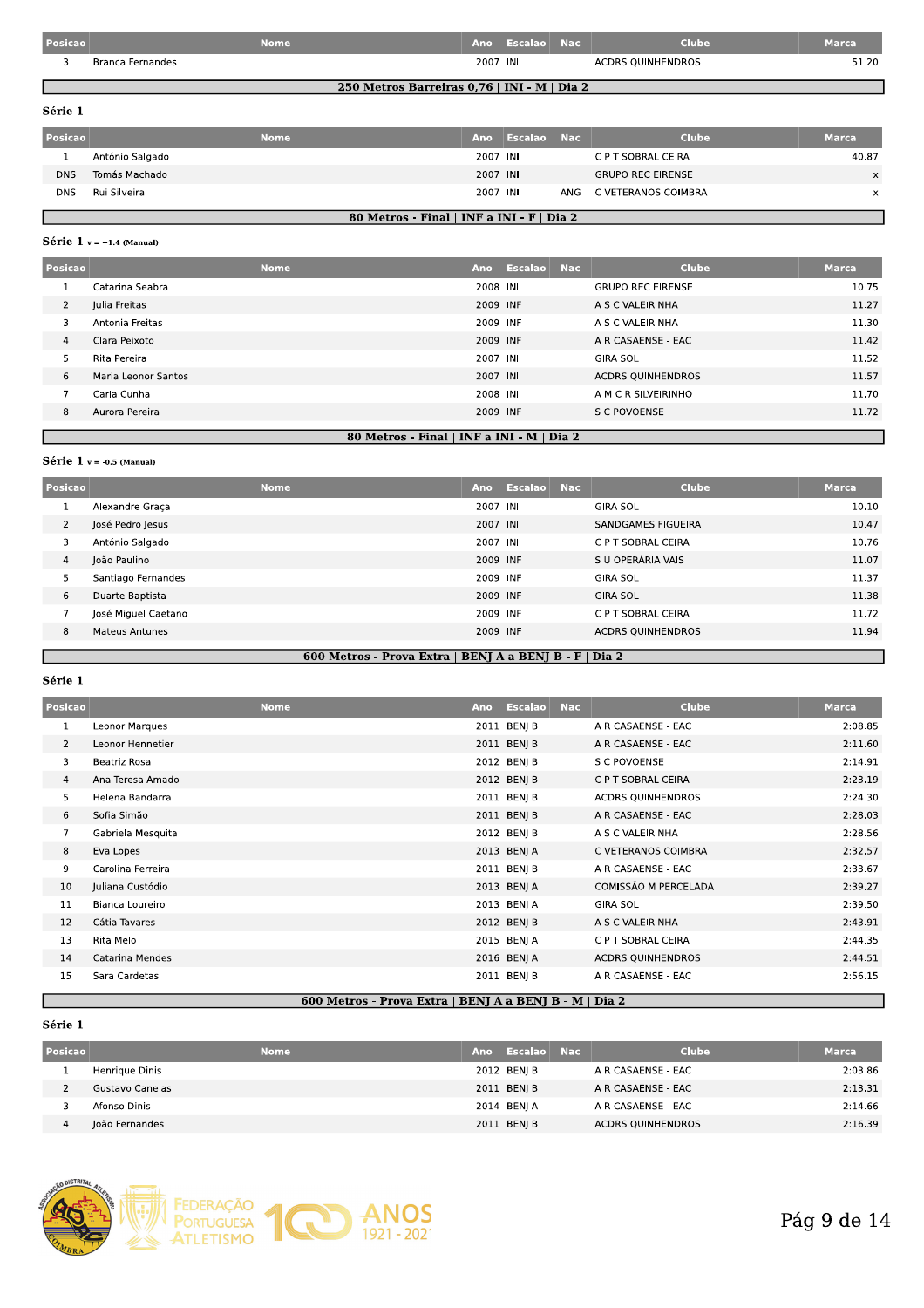| Posicao        |                      | <b>Nome</b>                        | Ano | Escalao     | <b>Nac</b> | <b>Clube</b>             | <b>Marca</b> |
|----------------|----------------------|------------------------------------|-----|-------------|------------|--------------------------|--------------|
| 5              | Sebastião Martins    |                                    |     | 2012 BENJ B |            | S C POVOENSE             | 2:17.43      |
| 6              | Francisco Teixeira   |                                    |     | 2013 BENJ A |            | A R CASAENSE - EAC       | 2:20.96      |
| $\overline{7}$ | Gaspar Magalhães     |                                    |     | 2013 BENJ A |            | C VETERANOS COIMBRA      | 2:22.69      |
| 8              | Nuno Manata          |                                    |     | 2011 BENJ B |            | A S C VALEIRINHA         | 2:28.76      |
| 9              | Alexandre Cardoso    |                                    |     | 2013 BENJ A |            | A S C VALEIRINHA         | 2:29.26      |
| 10             | Rafael Pleno         |                                    |     | 2015 BENJ A |            | C P T SOBRAL CEIRA       | 2:30.19      |
| 11             | Sandro Vieira        |                                    |     | 2011 BENJ B | ANG        | C VETERANOS COIMBRA      | 2:32.97      |
| 12             | Afonso Meneses       |                                    |     | 2014 BENJ A |            | S C POVOENSE             | 2:44.90      |
| 13             | José Miguel Loureiro |                                    |     | 2011 BENJ B |            | <b>ACDRS QUINHENDROS</b> | 2:50.90      |
| 14             | João Pedro Santos    |                                    |     | 2014 BENJ A |            | ASS ACAD COIMBRA         | 2:56.07      |
| 15             | Matias Tavares       |                                    |     | 2012 BENJ B |            | C VETERANOS COIMBRA      | 3:00.51      |
| 16             | Dinis Carvalho       |                                    |     | 2012 BENJ B |            | S C POVOENSE             | 3:08.14      |
| <b>DNS</b>     | António Oliveira     |                                    |     | 2013 BENJ A |            | COMISSÃO M PERCELADA     | х            |
| <b>DNS</b>     | Lourenço Vendas      |                                    |     | 2014 BENJ A |            | S C POVOENSE             | x            |
| <b>DNS</b>     | Manuel Salvador      |                                    |     | 2014 BENJ A |            | <b>GIRA SOL</b>          | x            |
| <b>DNS</b>     | António Loureiro     |                                    |     | 2016 BENJ A |            | <b>ACDRS QUINHENDROS</b> | x            |
| <b>DNS</b>     | Diogo Pereira        |                                    |     | 2011 BENJ B |            | COMISSÃO M PERCELADA     | x            |
|                |                      | 800 Metros   INF a INI - F   Dia 2 |     |             |            |                          |              |

| Posicao        |                    | <b>Nome</b> | Ano      | <b>Escalao</b> | <b>Nac</b> | <b>Clube</b>             | Marca   |
|----------------|--------------------|-------------|----------|----------------|------------|--------------------------|---------|
| 1              | Margarida Oliveira |             | 2008 INI |                |            | <b>GRUPO REC EIRENSE</b> | 2:32.25 |
| $\overline{2}$ | Jessica Mateus     |             | 2007 INI |                |            | A R CASAENSE - EAC       | 2:32.92 |
| 3              | Maria Ribeiro      |             | 2007 INI |                |            | A R CASAENSE - EAC       | 2:40.23 |
| 4              | Juliana Cruz       |             | 2007 INI |                |            | C DESP PENACOVA          | 2:52.02 |
| 5              | Beatriz Fonseca    |             | 2010 INF |                |            | CLUBE DE CONDEIXA        | 2:54.96 |
| 6              | Maria Inês Santos  |             | 2010 INF |                |            | GIRA SOL                 | 2:56.75 |
| $\overline{7}$ | Aurora Pereira     |             | 2009 INF |                |            | <b>S C POVOENSE</b>      | 2:58.69 |
| 8              | Leonor Filipe      |             | 2010 INF |                |            | C VETERANOS COIMBRA      | 3:00.21 |
| 9              | Bianca Cravinho    |             | 2010 INF |                |            | C VETERANOS COIMBRA      | 3:09.94 |
| 10             | Sara Neves         |             | 2010 INF |                |            | C VETERANOS COIMBRA      | 3:14.33 |
| 11             | Alícia Garcia      |             | 2010 INF |                | <b>CPV</b> | A C R SRA DESTERRO       | 3:14.63 |
| 12             | Sara Candeias      |             | 2010 INF |                |            | A C R SRA DESTERRO       | 3:23.15 |
| 13             | Carla Cunha        |             | 2008 INI |                |            | A M C R SILVEIRINHO      | 3:30.80 |

# 800 Metros | INF a INI - M | Dia 2

# Série 1

| Posicao        | <b>Nome</b>                           | Ano      | <b>Escalao</b> | <b>Nac</b> | <b>Clube</b>             | <b>Marca</b> |  |  |  |
|----------------|---------------------------------------|----------|----------------|------------|--------------------------|--------------|--|--|--|
|                | Bernardo Pancas                       | 2008 INI |                |            | A R CASAENSE - EAC       | 2:12.52      |  |  |  |
| $\overline{2}$ | Santiago Fernandes                    | 2009 INF |                |            | <b>GIRA SOL</b>          | 2:22.93      |  |  |  |
| 3              | Martim Cruz                           | 2007 INI |                |            | <b>GIRA SOL</b>          | 2:23.54      |  |  |  |
| $\overline{4}$ | Miguel Lopes                          | 2008 INI |                |            | A S C VALEIRINHA         | 2:32.78      |  |  |  |
| 5              | Alfredo Marcelo                       | 2008 INI |                |            | <b>ACDRS OUINHENDROS</b> | 2:34.80      |  |  |  |
| 6              | Guilherme Magalhães                   | 2010 INF |                |            | C VETERANOS COIMBRA      | 2:42.48      |  |  |  |
| 7              | Pedro Fonseca                         | 2010 INF |                |            | <b>OLIVAIS F CLUBE</b>   | 2:51.34      |  |  |  |
| 8              | José Pedro Oliveira                   | 2008 INI |                |            | ASS ACAD COIMBRA         | 2:52.28      |  |  |  |
| 9              | Daniel Capela                         | 2008 INI |                |            | <b>GIRA SOL</b>          | 2:52.65      |  |  |  |
| 10             | Diogo Teorgas                         | 2008 INI |                |            | C VETERANOS COIMBRA      | 2:56.13      |  |  |  |
|                | $4x80$ Metros   INF a INI - F   Dia 2 |          |                |            |                          |              |  |  |  |

| Posicao |                          | <b>Nome</b> | Ano | Escalao Nac | <b>Clube</b>             | <b>Marca</b> |
|---------|--------------------------|-------------|-----|-------------|--------------------------|--------------|
|         | A R CASAENSE - EAC       |             |     | <b>ND</b>   | A R CASAENSE - EAC       | 46.55        |
|         | <b>ACDRS QUINHENDROS</b> |             |     | <b>ND</b>   | <b>ACDRS OUINHENDROS</b> | 48.13        |
|         | GIRA SOL                 |             |     | <b>ND</b>   | <b>GIRA SOL</b>          | 49.45        |
| 4       | C P T SOBRAL CEIRA       |             |     | ND.         | C P T SOBRAL CEIRA       | 49.65        |
|         | OLIVAIS F CLUBE          |             |     | <b>ND</b>   | OLIVAIS F CLUBE          | 49.84        |

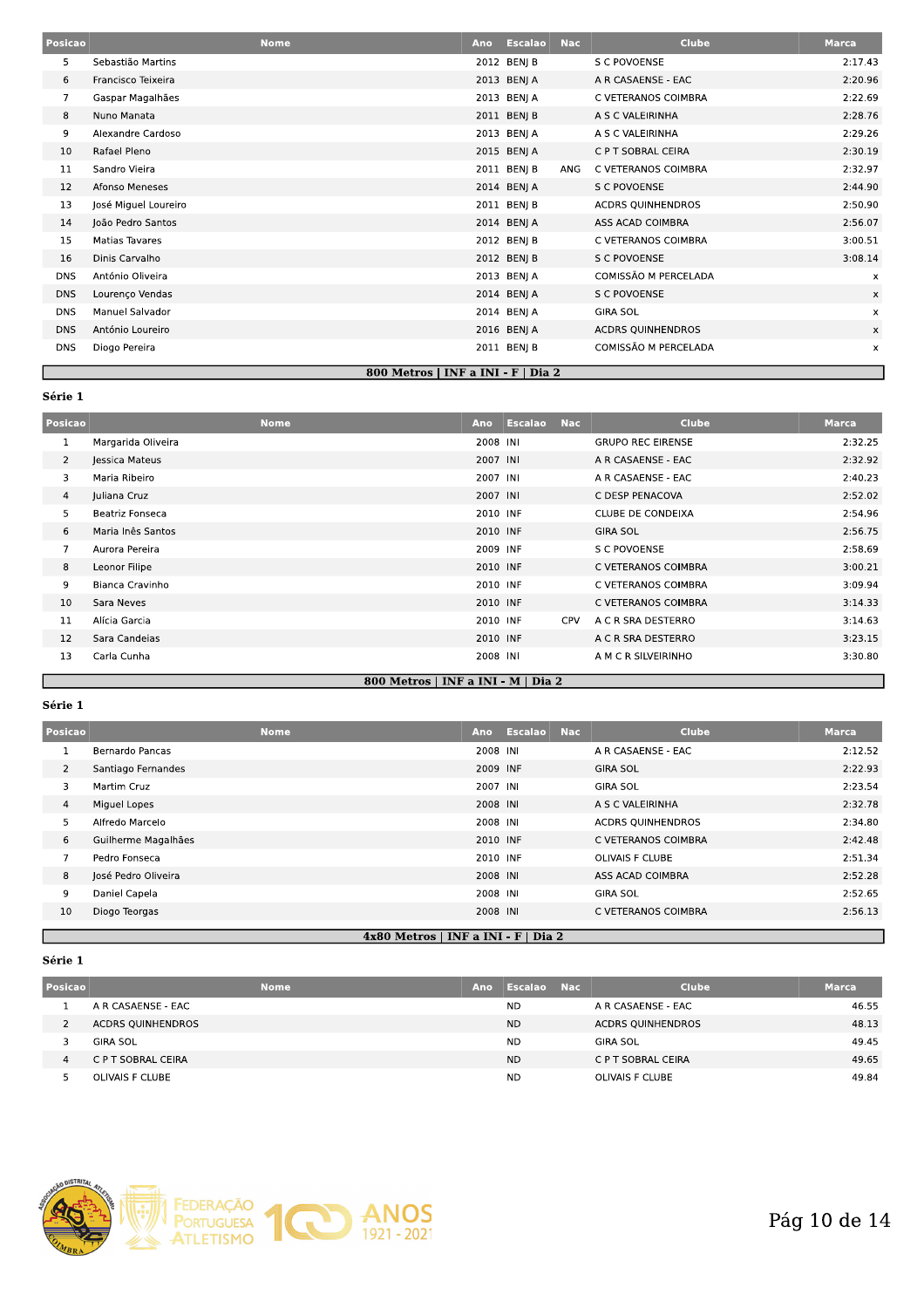# 4x80 Metros | INF a INI - M | Dia 2

| Posicao | <b>Nome</b>        | Ano | Escalao Nac | <b>Clube</b>       | <b>Marca</b> |
|---------|--------------------|-----|-------------|--------------------|--------------|
|         | <b>GIRA SOL</b>    |     | <b>ND</b>   | <b>GIRA SOL</b>    | 44.30        |
|         | C P T SOBRAL CEIRA |     | <b>ND</b>   | C P T SOBRAL CEIRA | 47.69        |
|         | OLIVAIS F CLUBE    |     | <b>ND</b>   | OLIVAIS F CLUBE    | 50.60        |

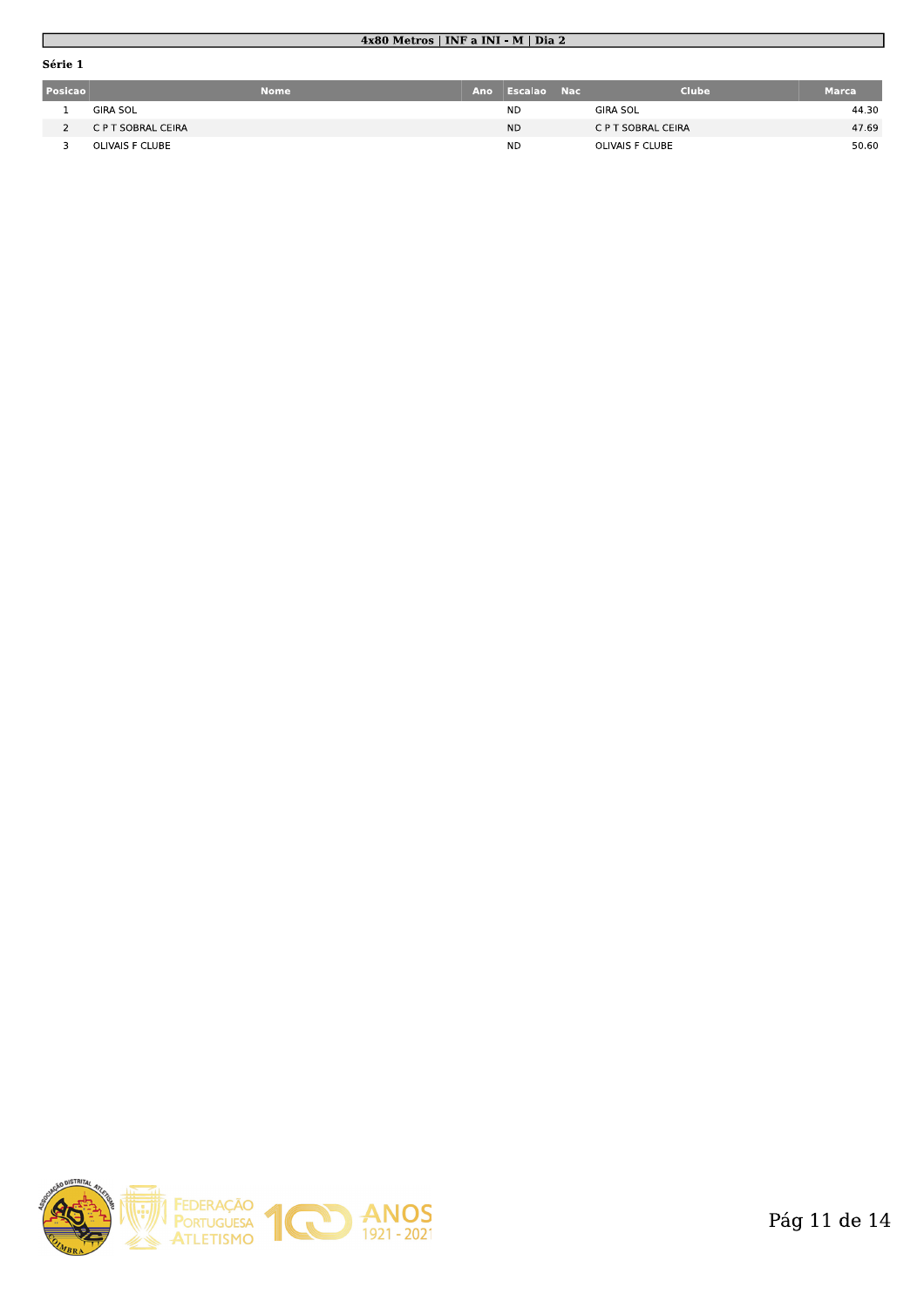# Femininos

| <b>Posicao</b> | <b>Clube</b>   | <b>Pontos</b> |      |            |     |                   |                          |           |      |           |     |              |     |                |               |                |  |
|----------------|----------------|---------------|------|------------|-----|-------------------|--------------------------|-----------|------|-----------|-----|--------------|-----|----------------|---------------|----------------|--|
| $\mathbf{1}$   | GRE-AA         | 148.5         | 15.0 |            |     |                   | 7.0 6.0 9.0 13.5 8.0 8.0 |           |      |           |     | 8.0 8.0 15.0 |     |                | 8.0 13.0 15.0 |                |  |
| $\overline{2}$ | <b>ACDRSQ</b>  | 62.0          |      | $7.0\;8.0$ |     | 10.0              |                          | $6.0$ 3.0 |      |           | 7.0 |              | 8.0 |                |               | $5.0\quad 8.0$ |  |
| 3              | CDP-C          | 48.5          |      |            | 7.0 |                   | 5.5 7.0                  |           |      | 5.0       |     | 6.0          |     | 8.0            | 6.0           | 4.0            |  |
| 4              | ARC-EAC        | 44.0          | 8.0  |            |     |                   |                          |           |      | 5.0 13.0  |     | 5.0          |     |                |               | $6.0$ 7.0      |  |
| 5              | ASCV           | 43.5          |      |            |     | 8.0               | 5.5                      |           | 13.0 |           |     | 6.0          |     |                | 11.0          |                |  |
| 6              | AMCRS          | 31.0          |      |            |     | $5.0$ $3.0$ $3.0$ |                          |           | 2.0  |           |     |              |     | $7.0\quad 5.0$ | $3.0$ $3.0$   |                |  |
| $\overline{ }$ | <b>CPTSC</b>   | 24.0          | 5.0  |            |     | 5.0               |                          |           |      |           |     |              |     | 13.0           | 1.0           |                |  |
| 8              | GS             | 16.0          | 6.0  |            |     |                   |                          |           |      | $4.0$ 3.0 |     | 3.0          |     |                |               |                |  |
| 9              | <b>CCX</b>     | 12.0          |      |            | 8.0 |                   |                          |           |      | 4.0       |     |              |     |                |               |                |  |
| 10             | <b>SGAMES</b>  | 8.5           |      |            |     |                   | 5.5                      |           |      |           |     | 1.0          |     |                |               | 2.0            |  |
| 11             | <b>OLIVAIS</b> | 5.0           | 4.0  |            |     |                   |                          |           |      |           |     |              |     |                |               | 1.0            |  |
| 12             | SCP-C          | 3.0           |      |            |     |                   |                          |           |      | $1.0$ 2.0 |     |              |     |                |               |                |  |
| 12             | <b>CLUVE</b>   | 3.0           |      |            |     |                   |                          |           |      | 1.0       |     |              |     |                | 2.0           |                |  |
| 14             | CMP            | 2.0           |      |            |     |                   | 2.0                      |           |      |           |     |              |     |                |               |                |  |

# **Masculinos**

| <b>Posicao</b>          | <b>Clube</b>   | <b>Pontos</b> |             |                 |     |                     |     |           |               |               |           |                         |           |     |
|-------------------------|----------------|---------------|-------------|-----------------|-----|---------------------|-----|-----------|---------------|---------------|-----------|-------------------------|-----------|-----|
| 1                       | <b>CPTSC</b>   | 76.5          | $7.0$ $7.0$ |                 |     | 5.0 6.0 5.5 8.0 6.0 |     |           |               |               |           | 7.0 5.0 2.0 7.0 4.0     |           |     |
| $\overline{\mathbf{z}}$ | GS             | 60.0          | 8.0         | 8.0             |     | 8.0                 |     | $8.0$ 7.0 |               |               |           | 8.0                     | $6.0$ 7.0 |     |
| 3                       | <b>ACDRSQ</b>  | 48.0          |             | 8.0 7.0 5.0     |     |                     |     |           | $1.0$ 4.0 4.0 |               |           | 6.0                     | 8.05.0    |     |
| 4                       | SUOV           | 43.0          |             |                 |     | 8.0 7.0             |     | 5.0       |               |               |           | $6.0$ $6.0$ $3.0$ $8.0$ |           |     |
| 5                       | CDP-C          | 42.5          |             | 7.0 6.0 7.0 5.5 |     |                     |     |           |               |               | $8.0$ 7.0 |                         | 2.0       |     |
| 6                       | <b>CLUVE</b>   | 35.0          | 8.0         |                 |     |                     | 6.0 |           | 3.0           |               |           | 5.0                     | 5.0       |     |
| $\overline{ }$          | <b>OLIVAIS</b> | 29.0          | 6.0         | 4.0 4.0         |     |                     |     |           |               | $2.0$ 5.0 8.0 |           |                         |           |     |
| 8                       | GRE-AA         | 21.0          |             |                 |     |                     | 7.0 |           |               |               |           | 7.0                     | 7.0       |     |
| 9                       | ARC-EAC        | 16.0          |             |                 |     |                     |     |           | 8.0           |               |           |                         |           | 8.0 |
| 10                      | <b>SGAMES</b>  | 11.0          |             |                 |     |                     |     | 7.0       |               |               |           | 4.0                     |           |     |
| 10                      | <b>ASCV</b>    | 11.0          |             |                 |     |                     |     |           | 5.0           |               |           |                         |           | 6.0 |
| 12                      | <b>CMP</b>     | 3.0           |             |                 | 3.0 |                     |     |           |               |               |           |                         |           |     |
| 13                      | AAC            | 1.0           |             |                 |     |                     |     |           | 1.0           |               |           |                         |           |     |

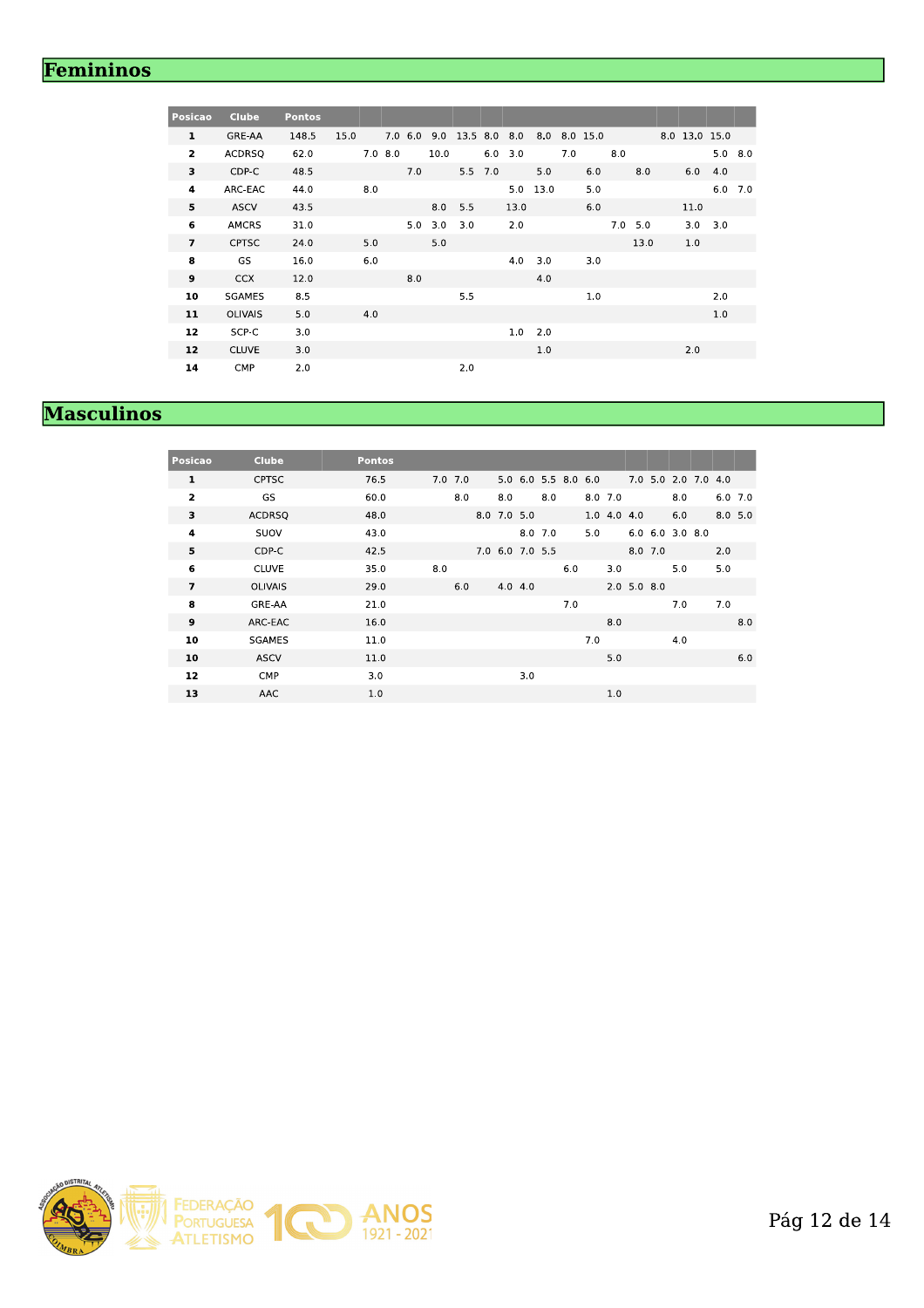# **Estatística Clubes**

| <b>Sigla</b>  | Nº atletas<br><b>Masculino</b> | Nº atletas<br><b>Feminino</b> | Nº atletas<br><b>Total</b> | <b>Participações</b><br><b>Masculino</b> | Participações<br>Feminino | Participações<br><b>Total</b> |
|---------------|--------------------------------|-------------------------------|----------------------------|------------------------------------------|---------------------------|-------------------------------|
| AAC           | $\overline{2}$                 | $\mathbf 0$                   | $\mathbf 2$                | $\overline{4}$                           | $\mathbf 0$               | $\overline{4}$                |
| <b>ACDRSQ</b> | 9                              | 6                             | 15                         | 22                                       | 15                        | 37                            |
| <b>ACRSD</b>  | $\mathbf 0$                    | $\overline{2}$                | $\overline{2}$             | $\mathbf 0$                              | $\overline{4}$            | $\overline{4}$                |
| AFIS          | $\mathbf{1}$                   | $\mathbf 0$                   | $\mathbf{1}$               | $\overline{2}$                           | $\mathbf 0$               | $\overline{2}$                |
| <b>AMCRS</b>  | 0                              | 3                             | 3                          | $\mathsf 0$                              | 13                        | 13                            |
| ARC-EAC       | 8                              | 13                            | 21                         | 9                                        | 17                        | 26                            |
| <b>ASCV</b>   | 6                              | 5                             | 11                         | 9                                        | 15                        | 24                            |
| <b>CCX</b>    | $\mathbf 0$                    | $\overline{2}$                | $\overline{2}$             | $\pmb{0}$                                | $\overline{2}$            | $\overline{2}$                |
| CDP-C         | $\overline{\mathbf{4}}$        | 3                             | $\overline{7}$             | 15                                       | 9                         | 24                            |
| <b>CLUVE</b>  | 9                              | $\overline{7}$                | 16                         | 19                                       | 15                        | 34                            |
| CMP           | 5                              | $\overline{2}$                | $\overline{7}$             | 10                                       | 5                         | 15                            |
| <b>CPTSC</b>  | 12                             | 8                             | 20                         | 23                                       | 17                        | 40                            |
| GRE-AA        | $\mathbf 1$                    | 9                             | 10                         | $\overline{4}$                           | 26                        | 30                            |
| GS            | 9                              | 8                             | 17                         | 21                                       | 14                        | 35                            |
| OLIVAIS       | 6                              | 5                             | $11\,$                     | 14                                       | 10                        | 24                            |
| SCP-C         | $\overline{4}$                 | $\overline{2}$                | 6                          | $\overline{7}$                           | 5                         | 12                            |
| <b>SGAMES</b> | $\overline{4}$                 | 3                             | $\overline{7}$             | 6                                        | 5                         | 11                            |
| SUOV          | $\overline{2}$                 | $\mathbf{0}$                  | $\overline{2}$             | 8                                        | $\mathbf 0$               | 8                             |
| NaoFederado   |                                |                               | 8                          |                                          |                           | 8                             |
| Total         | 82                             | 78                            | 168                        | 173                                      | 172                       | 353                           |